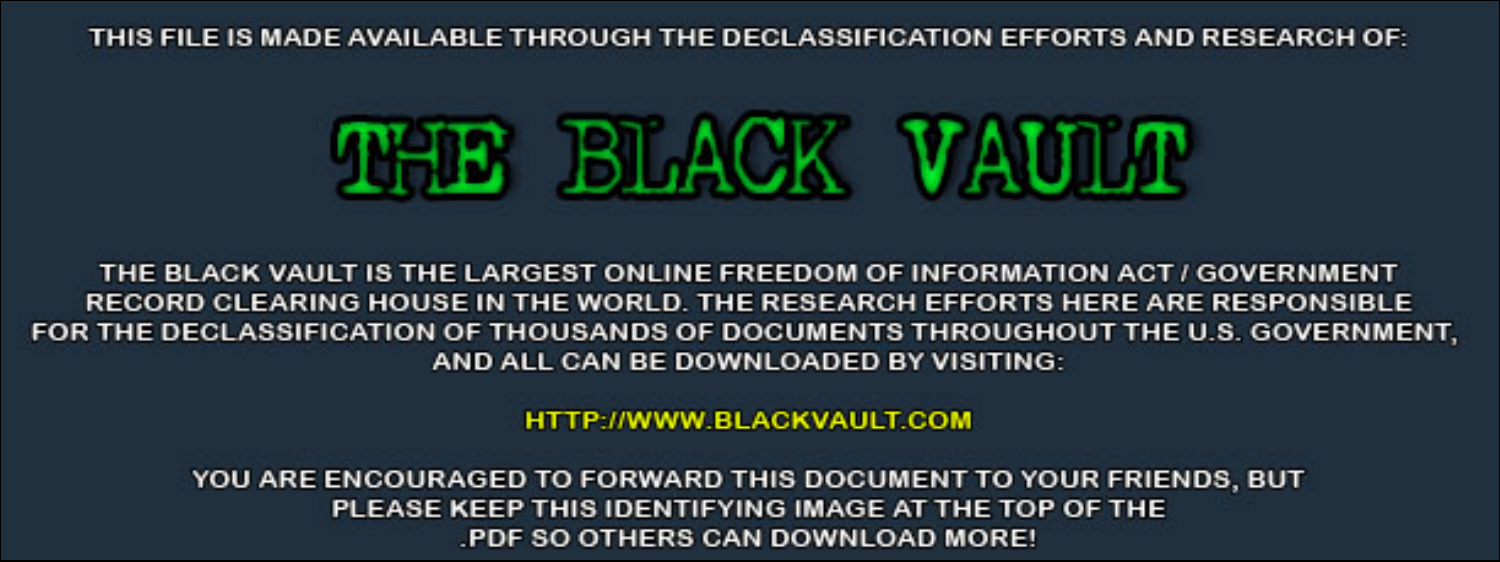

## Thinking Anew—Security Priorities for the Next Administration

## PROCEEDINGS REPORT OF THE HSPI PRESIDENTIAL TRANSITION TASK FORCE April 2008-January 2009

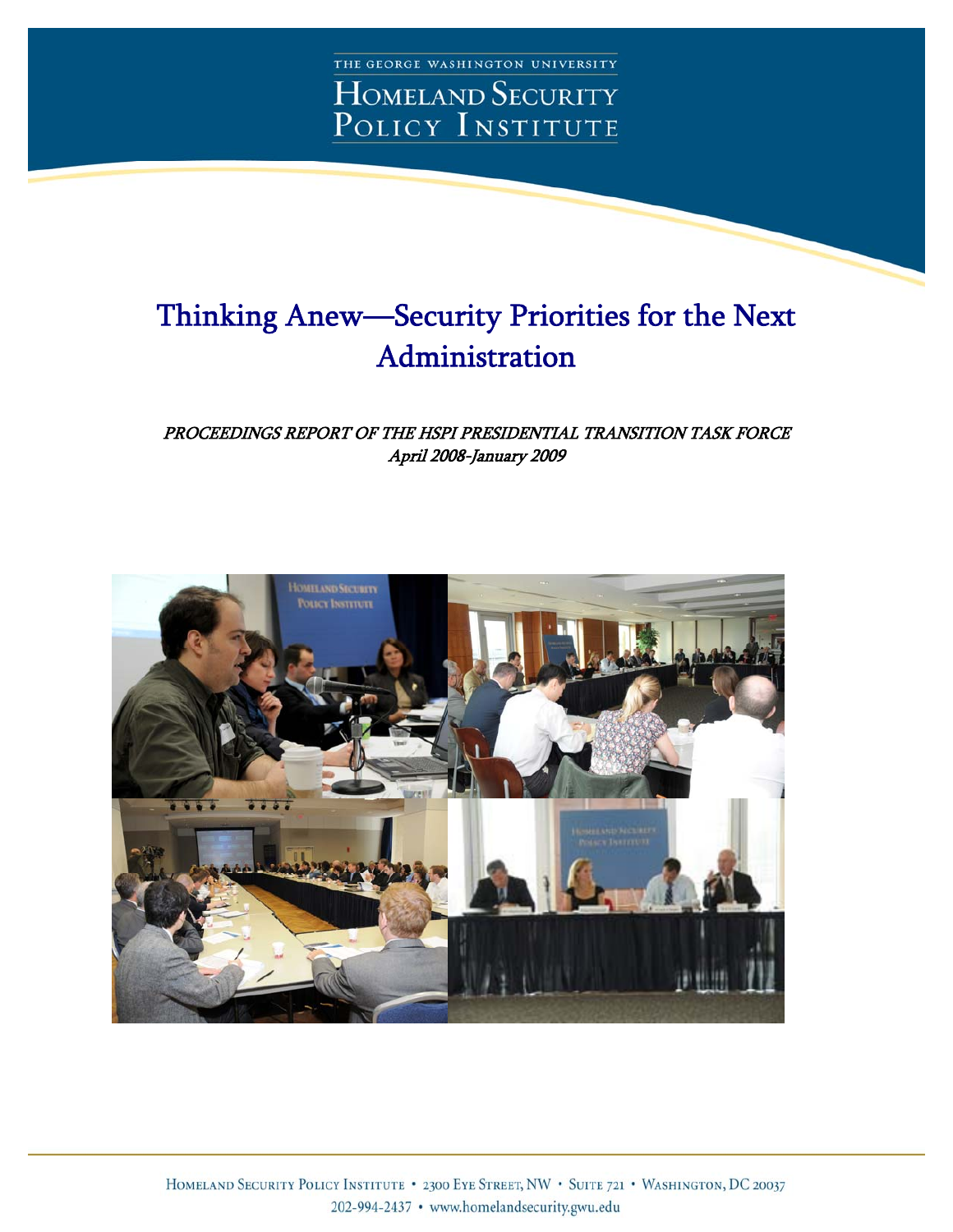### Thinking Anew—Security Priorities for the Next Administration

## PROCEEDINGS REPORT OF THE HSPI PRESIDENTIAL TRANSITION TASK FORCE April 2008-January 2009

### May 19, 2009

### About the Institute

Founded in 2003, The George Washington University Homeland Security Policy Institute (HSPI) is a nonpartisan "think and do" tank whose mission is to build bridges between theory and practice to advance homeland security through an interdisciplinary approach. By convening domestic and international policymakers and practitioners at all levels of government, the private and non-profit sectors, and academia, HSPI creates innovative strategies and solutions to current and future threats to the nation.

For further information, please contact: Homeland Security Policy Institute The George Washington University Medical Center 2300 I Street NW, Suite 721 Washington, DC 20037 Phone: 202-994-2437 hspi@gwu.edu http://homelandsecurity.gwu.edu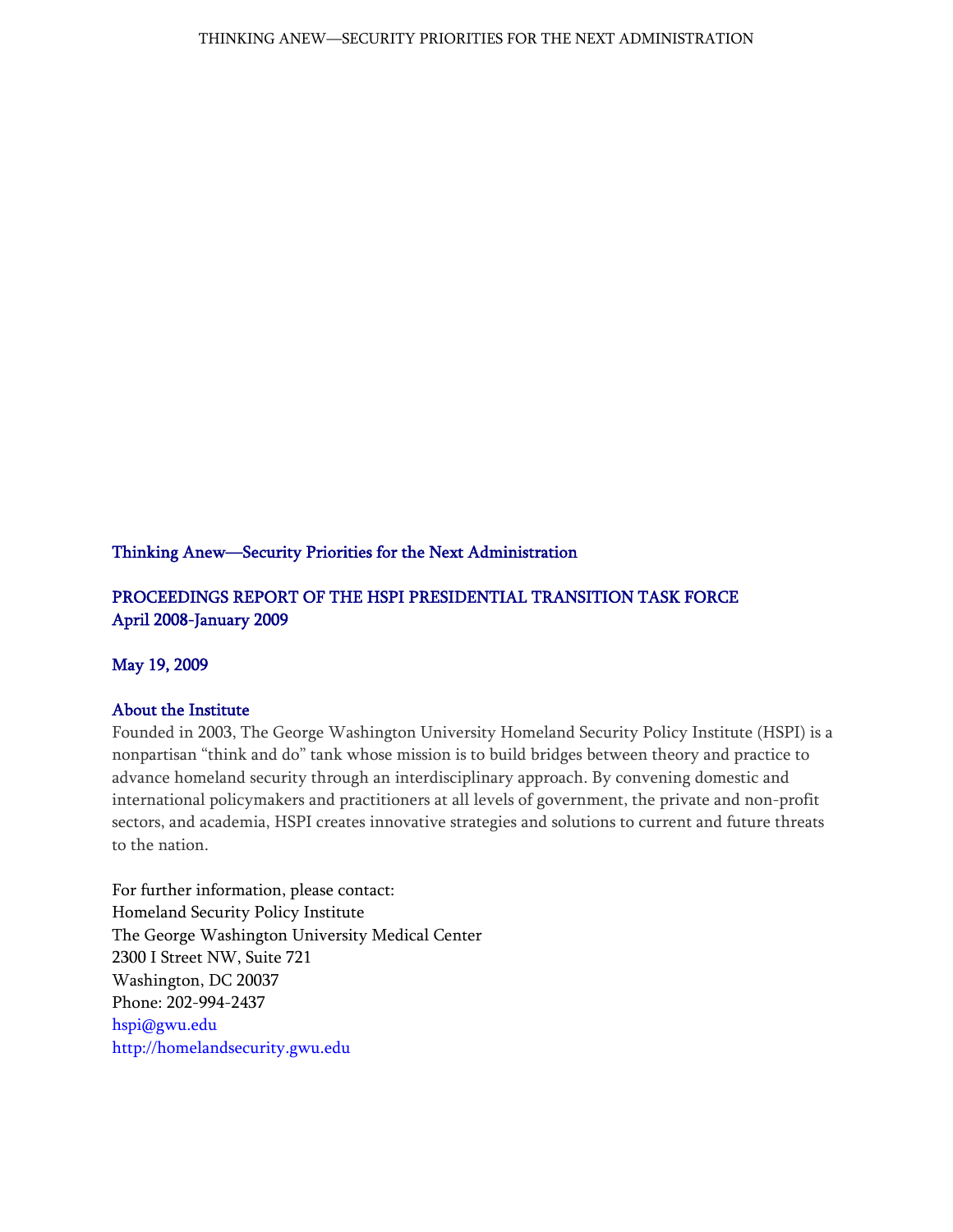### The Homeland Security Policy Institute Presidential Transition Task Force\*

Initiated by HSPI's Steering Committee in Spring 2008, the Task Force sought to further policy discussions of the top strategic priorities in the area of security in order to generate actionable recommendations, for the Administration taking office in January 2009, designed to effectively meet the most vexing challenges the United States faces today.

> Genieve Abdo Fellow The Century Foundation

Abdullah Ansary Independent Scholar

Michael Balboni Deputy Secretary for Public Safety State of New York

Seth Carus Deputy Director, Center for the Study of WMD's National Defense University

Jonah Czerwinski Senior Fellow, Homeland Security IBM Global Leadership Initiative

Stephen E. Flynn Ira A. Lipman Senior Fellow for Counterterrorism & National Security Studies Council on Foreign Relations

George Foresman Former Under Secretary for National Protection & Programs U.S. Department of Homeland Security

David Heyman Director, Homeland Security Program Center for Strategic and International Studies

David B. Low International Advisory Board Oxford Analytica

Ronald Marks Senior Vice President for Government Relations Oxford Analytica, Inc.

Alan McCurry Former Chief Operating Officer American Red Cross The McCurry Group

Kirstjen Nielsen Managing Director & General Counsel Civitas Group, LLC

> Jon Nowick Course Designer SAIC

Dan Prieto Vice President Homeland Security & Intelligence IBM

Kenneth Rapuano Former Deputy Homeland Security Advisor The White House

> Marc Sageman Principal Sageman Consulting, LLC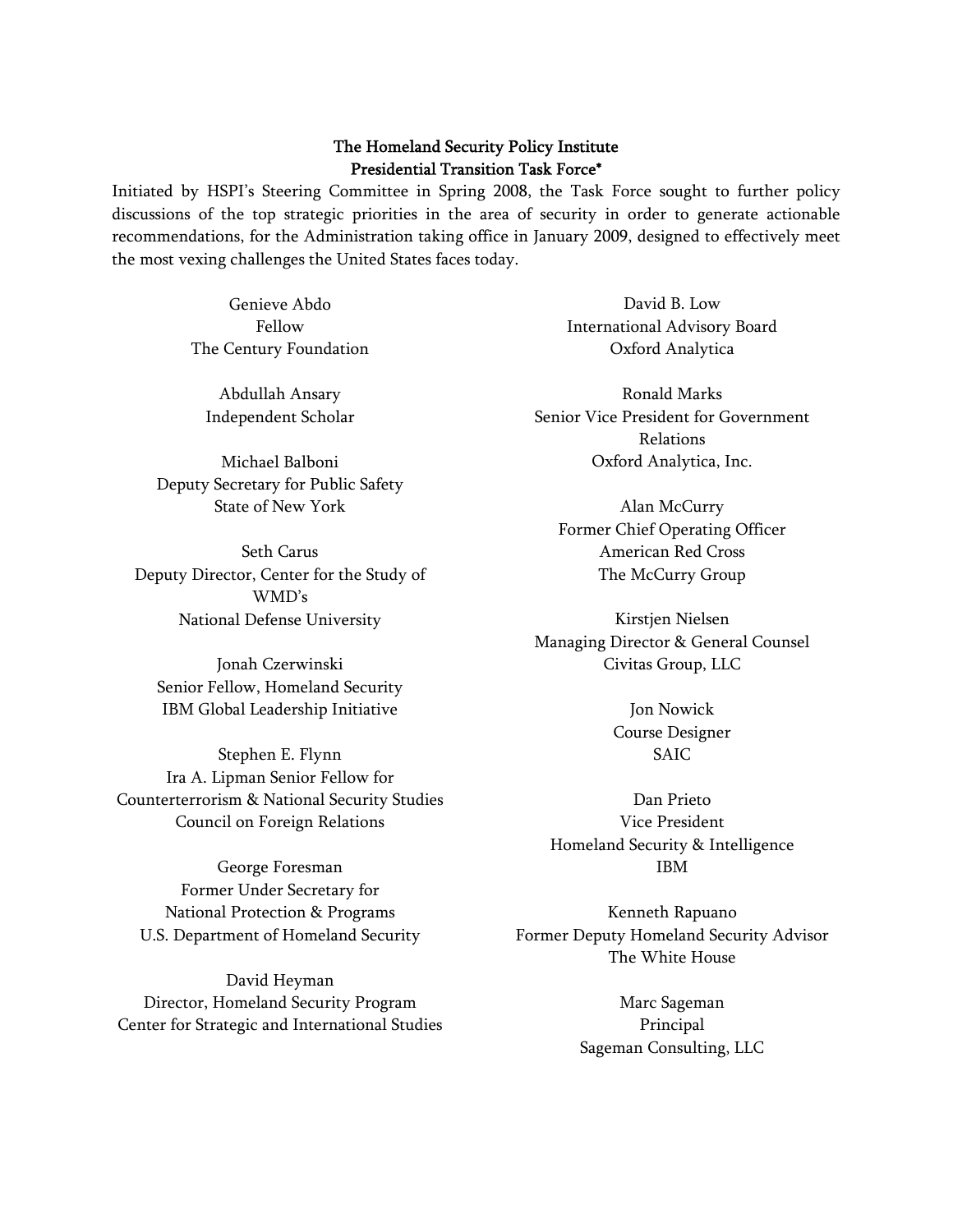Suzanne Spaulding Principal Bingham Consulting Group LLC

Seth Stodder Senior Counsel Akin Gump Strauss Hauer & Feld, LLP

> George Vradenburg Chairman Vradenburg Foundation

Richard Weitz Senior Fellow and Director Center for Political-Military Analysis Hudson Institute

Christine Wormuth Senior Fellow International Security Program Center for Strategic and International Studies

\* Titles of individuals at the time of initiation of the Task Force.

### HSPI TASK FORCE STAFF

Frank Cilluffo Director

Jan Lane Deputy Director

Sharon Cardash Associate Director

Daniel Kaniewski Counselor

Reaghan Bik Executive Associate

> Joseph Clark Policy Analyst

Jordan Evert Presidential Administrative Fellow

> Laura Keith Policy Analyst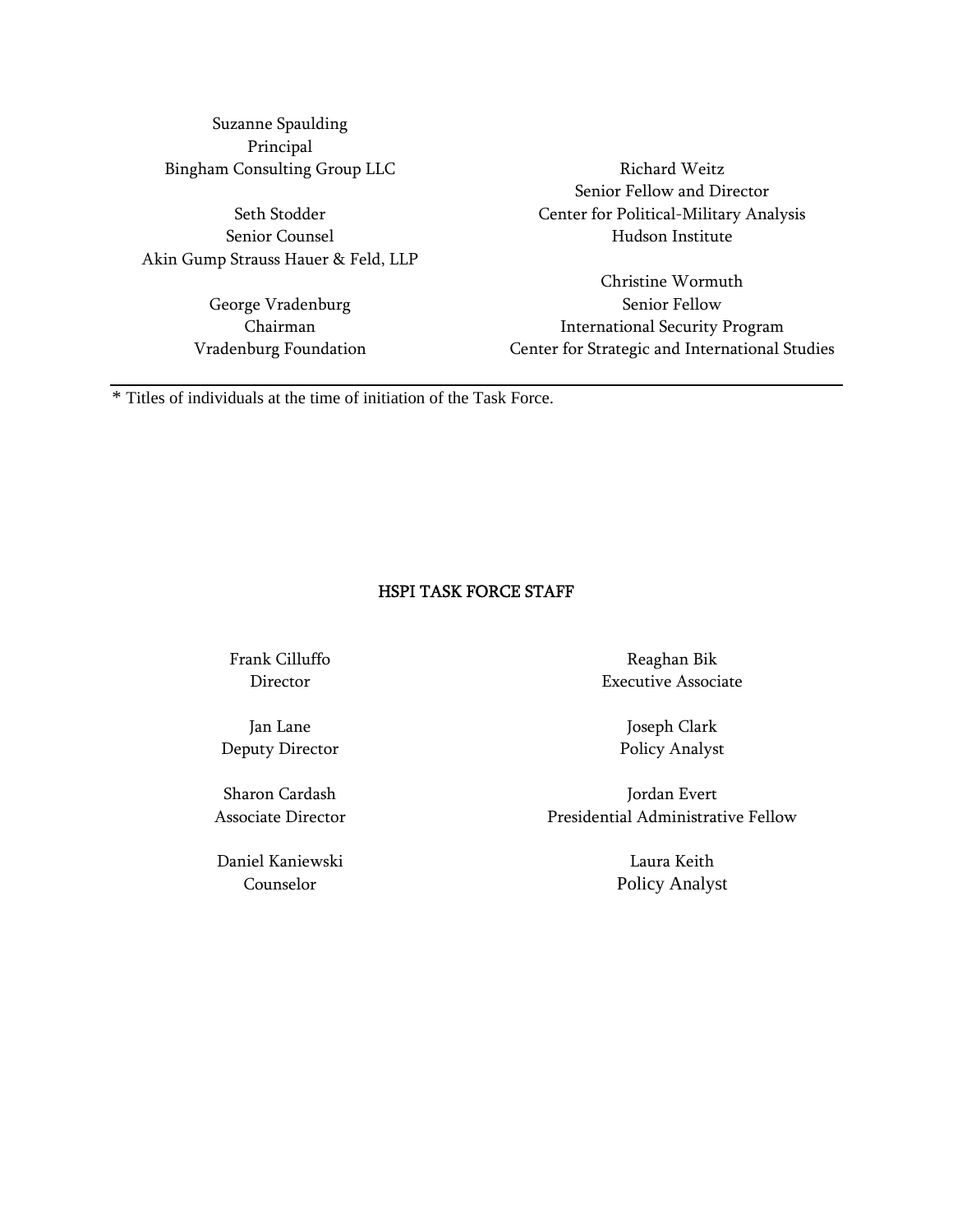### HOMELAND SECURITY POLICY INSTITUTE STEERING COMMITTEE

[Richard V. Allen](http://www.gwumc.edu/hspi/steering/r_allen_bio.htm)  Former National Security Advisor

> [Hal Bruno](http://www.gwumc.edu/hspi/steering/h_bruno_bio.htm)  Former Political Director ABC News

[Gen. Richard A. Chilcoat](http://www.gwumc.edu/hspi/steering/r_chilcoat_bio.htm)  Dean, Bush School of Government Texas A&M University

[Chief Dennis Compton](http://www.gwumc.edu/hspi/steering/d_compton_bio.htm)  International Fire Service Training Association

[Colleen Conway-Welch](http://www.gwumc.edu/hspi/steering/c_conway_bio.htm)  Dean Vanderbilt University School of Nursing

[Ambassador Henry A. Crumpton](http://www.gwumc.edu/hspi/steering/h_crumpton_bio.htm)  Crumpton Group LLC

[Charles B. Curtis](http://www.gwumc.edu/hspi/steering/c_curtis_bio.htm)  President & Chief Operating Officer Nuclear Threat Initiative

> [Robert Davi](http://www.gwumc.edu/hspi/steering/r_davi_bio.htm)  Actor, Spokesperson i-SAFE

[Martin C. Faga](http://www.gwumc.edu/hspi/steering/m_faga_bio.htm)  Former President and CEO The MITRE Corporation

[Stephen E. Flynn](http://www.cfr.org/bios/3301/stephen_e_flynn.html) Ira A. Lipman Senior Fellow for Counterterrorism & National Security Studies Council on Foreign Relations

[Rohan Gunaratna](http://www.gwumc.edu/hspi/steering/r_gunaratna_bio.htm)  Associate Professor Institute of Defense and Strategic Studies Singapore

[Bruce Hoffman](http://www.gwumc.edu/hspi/steering/b_hoffman_bio.htm)  Professor, Security Studies Program Georgetown University

[Ambassador W. Nathaniel Howell](http://www.gwumc.edu/hspi/steering/n_howell_bio.htm) Former Ambassador to Kuwait

[Bobbie Greene Kilberg](http://www.gwumc.edu/hspi/steering/b_kilberg_bio.htm)  Member President's Council of Advisors on Science and Technology

[E. Floyd Kvamme](http://www.gwumc.edu/hspi/steering/e_kvamme_bio.htm)  Former Co-Chair President's Council of Advisors on Science and Technology

[Senator Connie Mack \(R-FL\)](http://www.gwumc.edu/hspi/steering/c_mack_bio.htm)  Former United States Senator, Florida

[Secretary John O. Marsh, Jr. \(D-VA\)](http://www.gwumc.edu/hspi/steering/j_marsh_bio.htm)  Former Secretary of the Army Former U.S. Congressman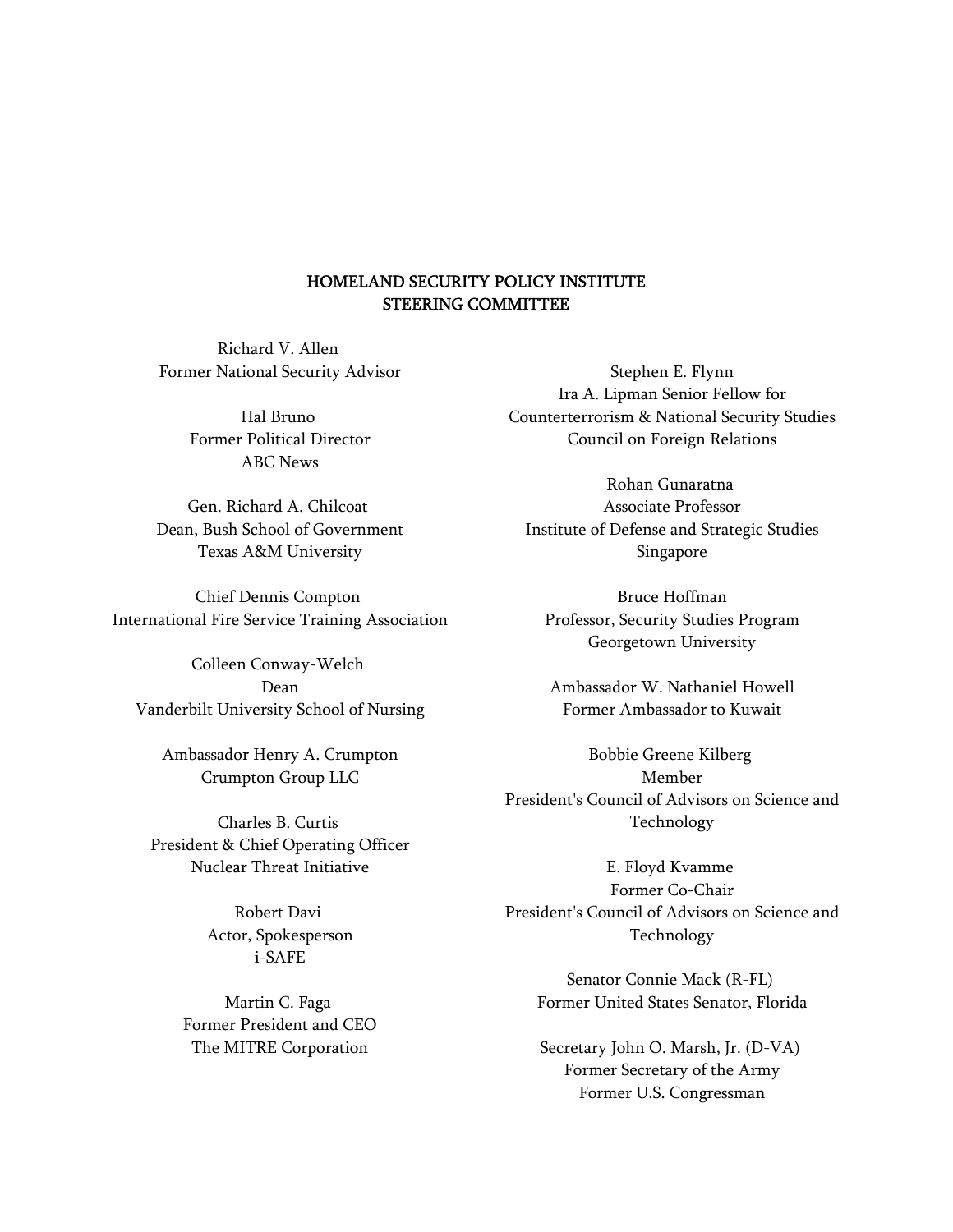[Andrew C. McCarthy](http://www.gwumc.edu/hspi/steering/a_mccarthy_bio.htm)  Former Chief Assistant U.S. Attorney

[Alan McCurry](http://www.gwumc.edu/hspi/steering/a_mccurry_bio.htm)  Former Chief Operating Officer American Red Cross The McCurry Group

[Patricia McGinnis](http://www.gwumc.edu/hspi/steering/p_mcginnis_bio.htm)  President Emeritus Council for Excellence in Government

> [Edwin Meese, III](http://www.gwumc.edu/hspi/steering/e_meese_bio.htm)  Former U.S. Attorney General

General Edward "Shy" Meyer Former Chief of Staff U.S. Army

[General Edward L. Rowny](http://www.gwumc.edu/hspi/steering/e_rowny_bio.htm)  Former Ambassador and Lt. General USA (Ret.)

> [Judge William S. Sessions](http://www.gwumc.edu/hspi/steering/w_sessions_bio.htm)  Former Director Federal Bureau of Investigation

> > [Michael H. Steinhardt](http://www.gwumc.edu/hspi/steering/m_steinhardt_bio.htm)  Founder Steinhardt Partners

[Ambassador Richard N. Swett \(D-NH\)](http://www.gwumc.edu/hspi/steering/r_swett_bio.htm) Former U.S. Congressman Former Ambassador to Denmark

> [Dr. Lydia W. Thomas](http://www.gwumc.edu/hspi/steering/l_thomas_bio.htm)  President and CEO Noblis

[Jim Turner \(D-TX\)](http://www.gwumc.edu/hspi/steering/j_turner_bio.htm) Former U.S. Congressman

[George Vradenburg](http://www.gwumc.edu/hspi/steering/g_vradenburg_bio.htm) Chairman Vradenburg Foundation

[Judge William H.Webster](http://www.gwumc.edu/hspi/steering/w_webster_bio.htm)  Former Director of Central Intelligence and Former Director of the Federal Bureau of Investigation

[James Lee Witt](http://www.gwumc.edu/hspi/steering/j_witt_bio.htm)  Former Director Federal Emergency Management Agency

> [R. James Woolsey](http://www.gwumc.edu/hspi/steering/r_woolsey_bio.htm)  Former Director Central Intelligence Agency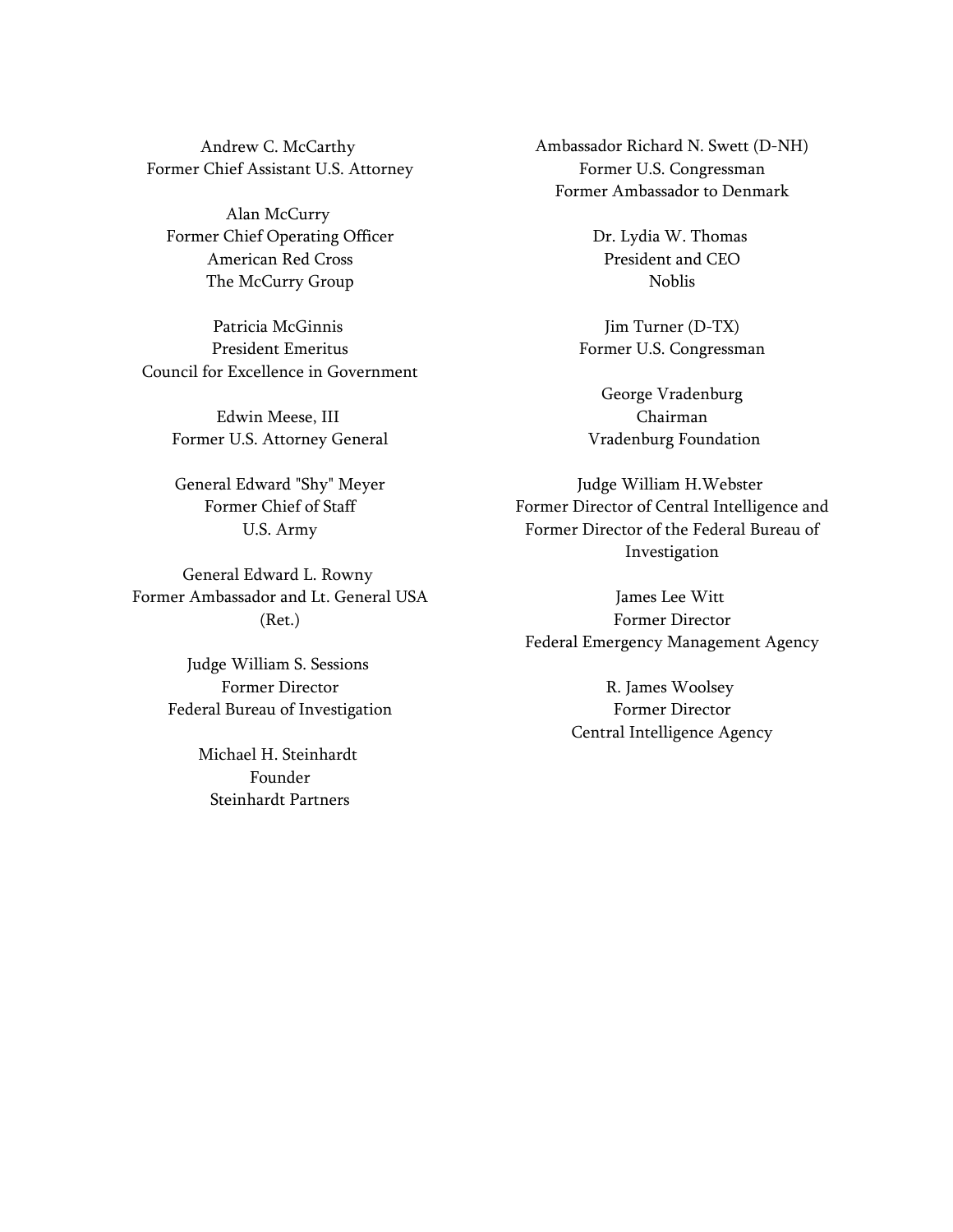[THIS PAGE LEFT BLANK]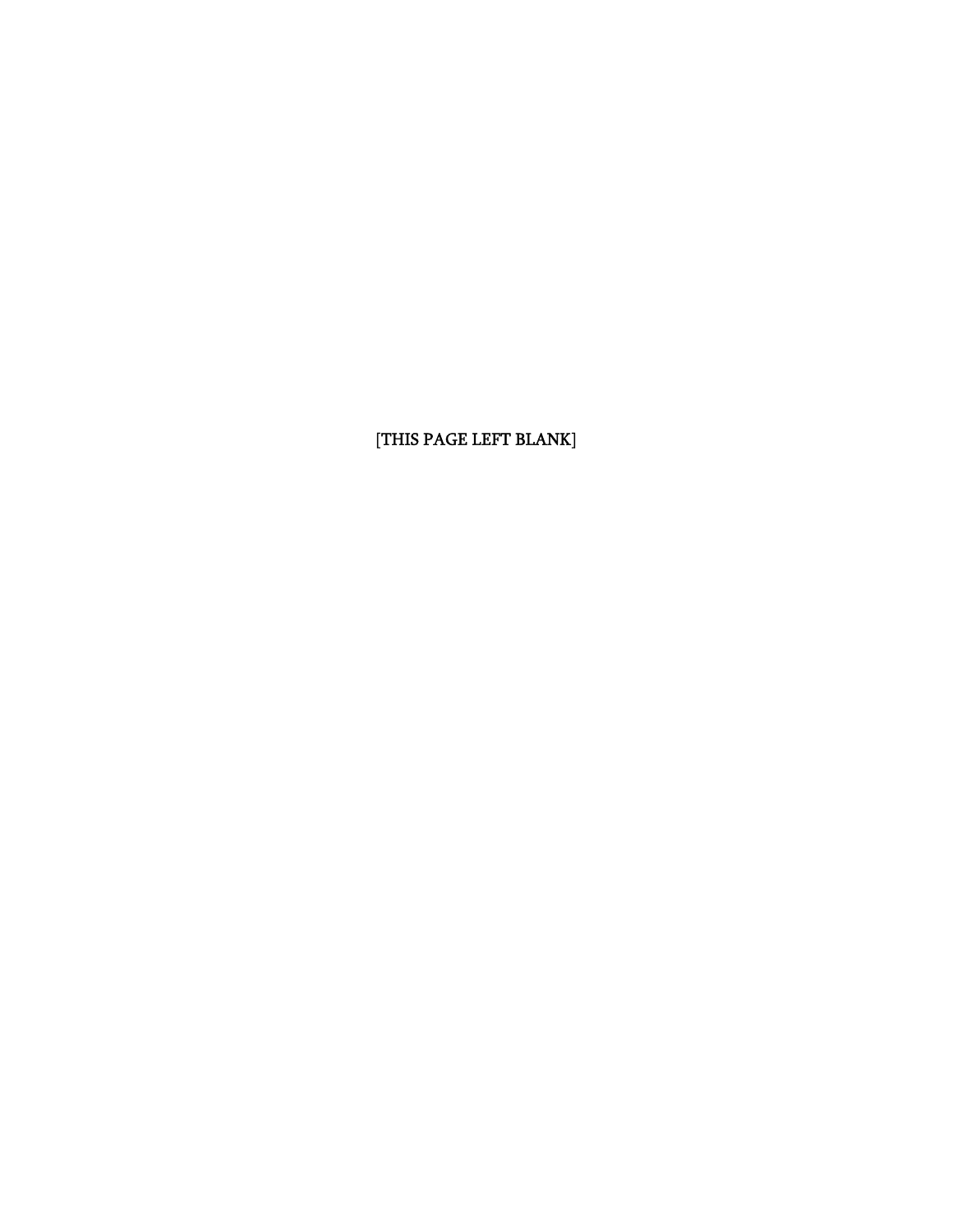## Table of Contents

| <b>Executive Summary</b>                                                                                                  |    |
|---------------------------------------------------------------------------------------------------------------------------|----|
| Chapter 1: Thinking Anew—Security Priorities for the Next Administration                                                  | 5. |
| Chapter 2: A National Approach to Prevention, Preparedness,<br>and Response: Shaping Expectations, Enhancing Capabilities | 9  |
| Chapter 3: International Strategy: Re-Invigorating Our Role in the World                                                  | 12 |
| Chapter 4: Citizen Preparedness: Harnessing an Engaged Public                                                             | 15 |
| Appendix A<br>Task Force Briefing Participants                                                                            | 18 |
| Appendix B<br>Task Force Event Media Coverage                                                                             | 19 |
| Appendix C<br>Task Force Event Participants                                                                               | 21 |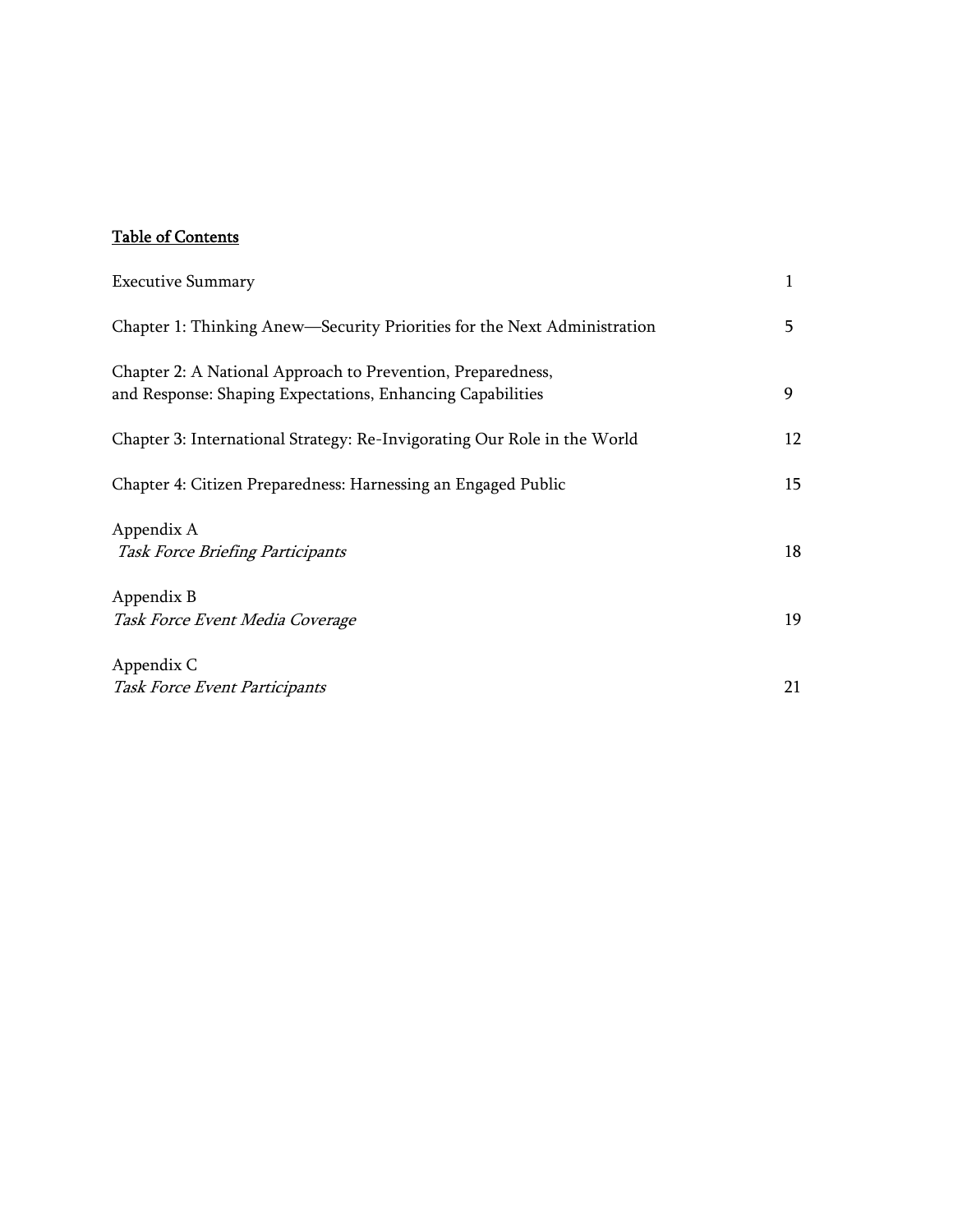### EXECUTIVE SUMMARY

The nation is in the midst of a crossroads in its consideration of security policy. A coherent strategy to address  $21<sup>st</sup>$  century threats to the United States, one that treats national and homeland security as a seamless whole, has yet to emerge. Washington is now marked by a new Administration, a new tone, and a new space – offering a rare opportunity to catch our collective breath, to think creatively and anew about the most vexing challenges this country faces, and to put the most powerful of those reasoned ideas into action.

To help fuel this process, in April 2008 The George Washington University Homeland Security Policy Institute (HSPI) established the Presidential Transition Task Force, comprised of national and homeland security experts, policymakers and practitioners. Task Force members included representatives from past Administrations, State government, Fortune 500 companies, academia, research institutions and non-governmental organizations with global reach. The goal was to determine the top strategic priorities to advance the nation's security in the coming decade and to further policy discussions by identifying the benefits and challenges to achieving these goals, as well as the way forward. Given prevailing fiscal realities, prioritization of security efforts and resources becomes all the more important.

The Task Force held internal deliberations, which included a number of briefings from subject-matter experts at the forefront of their fields.<sup>[1](#page-9-0)</sup> From these discussions and debates, four strategic priorities emerged that serve to inform the new Administration:

- development and implementation of a proactive security strategy at the federal level that integrates international and domestic aspects of security, is founded upon the concepts of resilience, and is effectively resourced;
- enhancement of a national approach to preparedness and response through the development of a risk-based homeland security doctrine that effectively draws upon and coordinates all available assets (governments, the private sector, nongovernmental organizations, and the public);
- realistic public discussion of the threats the nation faces and constructive engagement of the American public in preparedness and response efforts; and
- re-invigoration of the United States' role in the world, through a recognition that our security and that of our allies depends upon the stability and engagement of other nations.

To further develop and vet these priorities, HSPI and the Presidential Transition Task Force hosted a series of public roundtables titled, Thinking Anew - Security Priorities for the Next Administration, to draw upon the expertise, insights and perspectives of the broader policy community. The

 $\overline{a}$ 

<span id="page-9-0"></span><sup>&</sup>lt;sup>1</sup> For a list of briefers, see Appendix A.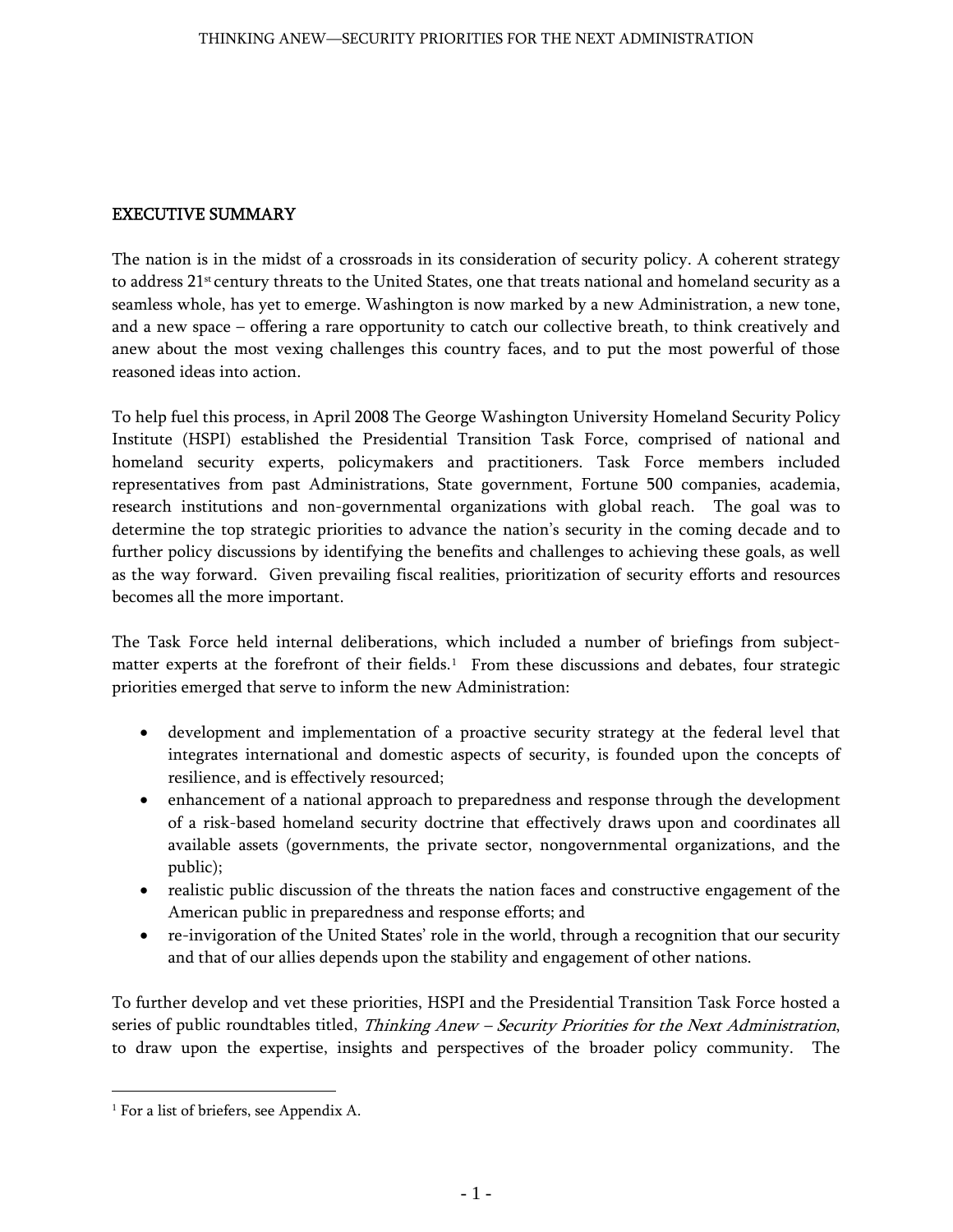roundtables drew significant audiences and featured respected speakers from a variety of relevant arenas, including policymakers; federal, state and local government officials; concerned and involved citizens; recognized think tank experts and academics in international studies; leaders in the NGO community; and media experts steeped in an understanding of new media and behavioral research. Reports of these proceedings follow; a roster of participants and an overview of media coverage is also included at the end of this document.

The security policy priorities identified by the Task Force, as well as key findings and recommendations, are as follows:

### Proactive Strategy and Resilient Foundations: Striking the Right Federal Stance

Challenge and opportunity within the security realm exist for the new Administration. The chance to think creatively and anew accompanies the myriad complex matters on the horizon. The Task Force determined that a coherent strategy to address  $21<sup>st</sup>$  century threats to the United States requires that national and homeland security be treated as a seamless whole; but that strategy has yet to emerge. To achieve a proactive and resilient posture, U.S. strategy, policy, practice and organizational structures may need to be revised or recalibrated. The following findings and recommendations underscore gaps in the current circumstance, and suggest specific steps for how the new Administration might best meet the challenges ahead.

### Findings

- The US has adopted reactive rather than proactive strategic approaches to homeland security and national security.
- The US has not built sufficient resilience into its strategic security posture.
- Since 2003, homeland security and national security policy have been treated as separate and distinct enterprises.
- The budgeting process for homeland security investment priorities is opaque and oriented towards the short-term.

### Recommendations

The President should:

- more closely align homeland and national security entities within the executive branch of government in order to get ahead of the threat;
- use the forthcoming Quadrennial Homeland Security Review (QHSR) to leverage long-term planning and budgeting for homeland security and national security priorities; specifically, align the QHSR with the Quadrennial Defense Review;
- streamline congressional oversight of homeland and national security entities by working with Congress to enact Department of Homeland Security authorization legislation;
- embed privacy protections and due respect for civil liberties in homeland and national security program development; and
- invest in education and professional development training, to include rotation details, for the homeland security professional civilian corps.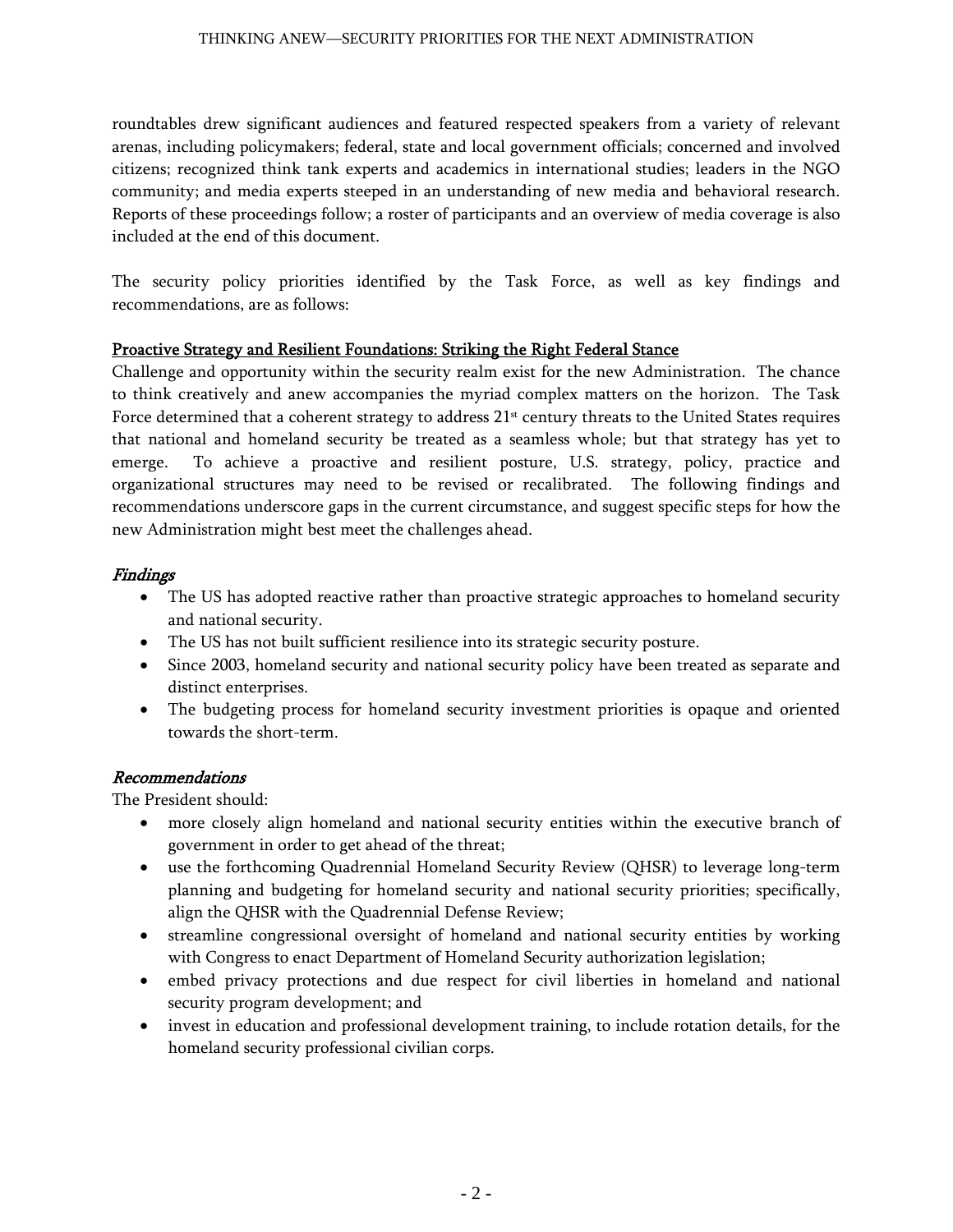### National Approach to Preparedness and Response: Shaping Expectations, Enhancing Capabilities

A truly national approach to prevention and preparedness for natural and man-made disasters is lacking. A national approach would integrate the capabilities and efforts of all levels of government, the private sector, and the not-for-profit sector. Though a robust regional structure led by the Department of Homeland Security has long been discussed as a means of coordinating federal interagency support, as well as drawing forward State and local government capabilities, current efforts continue to be limited. Incidents of a catastrophic magnitude that require federal support need a proactive, coordinated federal response. The Task Force noted that the next Administration should consider whether presidential policies and associated plans and frameworks should be adjusted or created anew to provide such a response. In light of how crucial state and local law enforcement efforts are to prevention, preparedness and response, policies should reflect and capitalize on those efforts to successfully adapt to 21<sup>st</sup> century needs.

## Findings

- Catastrophic disasters that compel state and local governments to request federal assistance require a proactive, coordinated federal response capability.
- A robust national regional structure for planning and response efforts led by the Department of Homeland Security is necessary, but has thus far been limited in scope.
- Incident management roles and responsibilities at the federal level remain unclear.
- Public and private sector efforts for catastrophic disaster response are not fully integrated.

## Recommendations

The President should:

- develop homeland security doctrine that includes a multi-layered approach to threat response—utilizing all aspects of the federal government, to include homeland and national security entities—to improve regional capability;
- incorporate anti-crime and counterterrorism planning, "intelligence-led policing," and allhazards preparedness into preparedness planning;
- utilize and foster State and local law enforcement intelligence relationships with DHS via fusion centers;
- continue incorporating the National Guard into Northern Command's mission; and
- encourage the formulation of strategic relationships with academia and the private sector at the national and regional levels to inform security policy.

## Engage and Enlist the American Public: People—Our Greatest Strength

The absence of a sustained "culture of preparedness" has been lamented over the years. The new Administration should foster such a culture, in which individuals take seriously the responsibility of being prepared to survive for three days on their own, create evacuation plans for themselves and their families, and get out of harm's way when appropriate. New or bolstered programs to engage the public in preparedness efforts should also harness new communications technologies to enable social networks to act as bases for civic literacy as well as a volunteer response network during crises, incorporate lessons learned from human behavioral studies, and lay guidelines for responding to those with special needs. Moving forward, the Task Force found these to be the channels in which the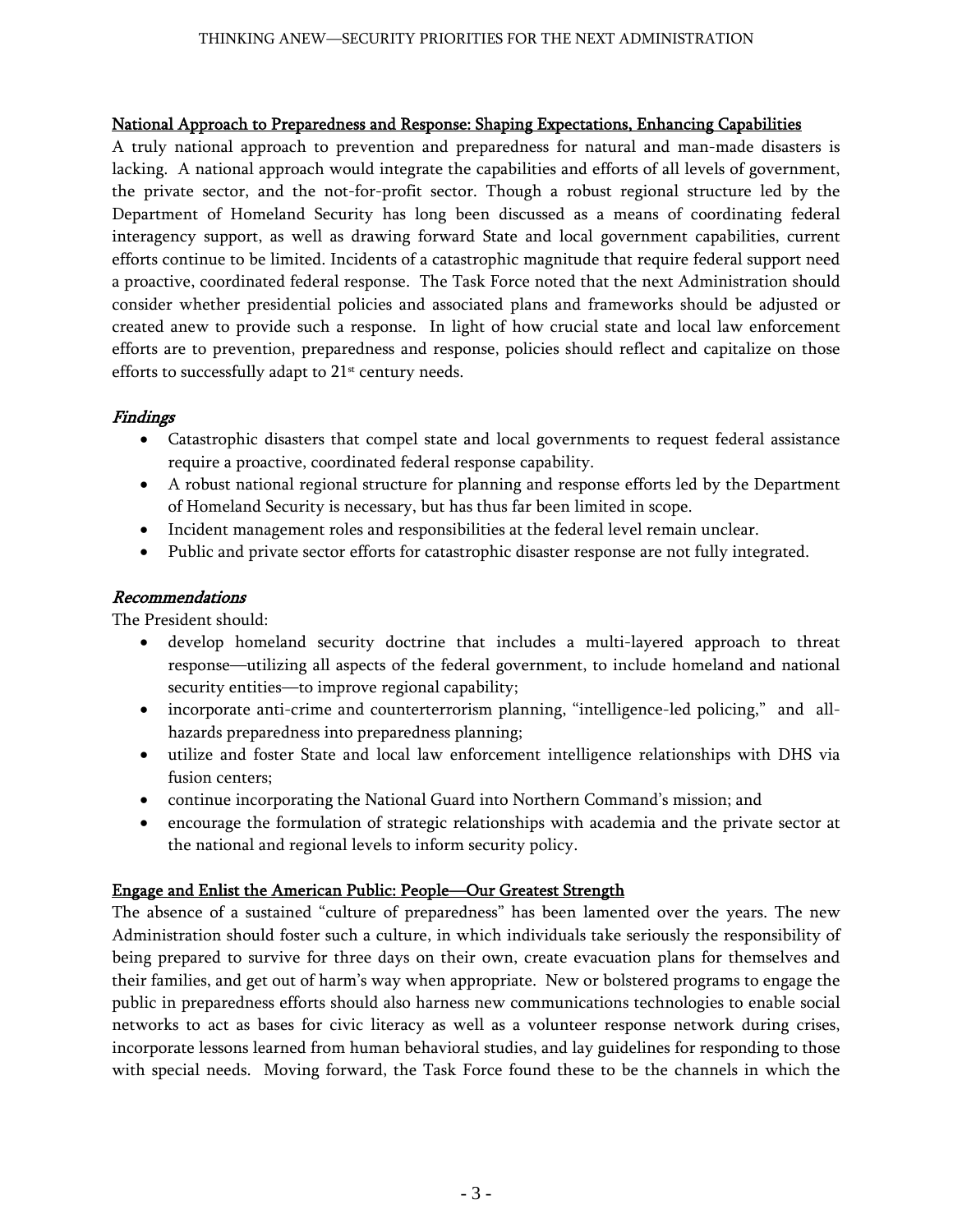government could enlist the public to be most constructively and meaningfully engaged in these endeavors.

### Findings

- A culture of preparedness as recommended by congressional and White House reports following Hurricane Katrina in 2005 has yet to prevail in America.
- The American public has yet to be constructively and meaningfully engaged in disaster planning and preparedness efforts.
- New communications technologies give rise to new opportunities to productively engage the American public in preparedness efforts.
- Volunteers have little or no liability coverage in the event that they assist during a crisis.

### Recommendations

The President should:

- utilize local opinion leaders to engage the public in preparedness efforts, and to deliver messages in the event of a crisis;
- invest in or leverage existing communications technologies to advance public preparedness initiatives; and
- release area-specific risk-assessment information to enable a local population to prepare more effectively for higher probability events.

### International Strategy: Re-Invigorating Our Role in the World

America's security depends upon the stability and engagement of other nations. Historically, the U.S. has been a good global partner, making full use of the range of tools of statecraft, including humanitarian and development assistance, and trade initiatives. Yet, U.S. standing in the world has suffered for reasons both real and perceived. The current international landscape is marked by a number of complex foreign policy challenges. The Task Force determined that the nation would be well served by efforts to elevate the instrument of diplomacy, and to examine the lessons of postconflict reconstruction, in part to recapture and reinvigorate key elements of the country's past which recognized that we cannot go it alone.

### Findings

- U.S. security depends on the stability and engagement of other nations.
- A coordinated outreach and strategic communications strategy is a necessary, but lacking, precursor to confront radicalization and recruitment by extremist groups in a non-kinetic manner.

### Recommendations

The President should:

- employ a strategy that amplifies voices within the Muslim world that seek to counter radicalization and recruitment, and that exercises care regarding the use of lexicon;
- foster respect for and adherence to international law in the form of longstanding, fundamental and widely accepted norms; and
- engage productively with international organizations and institutions to build security abroad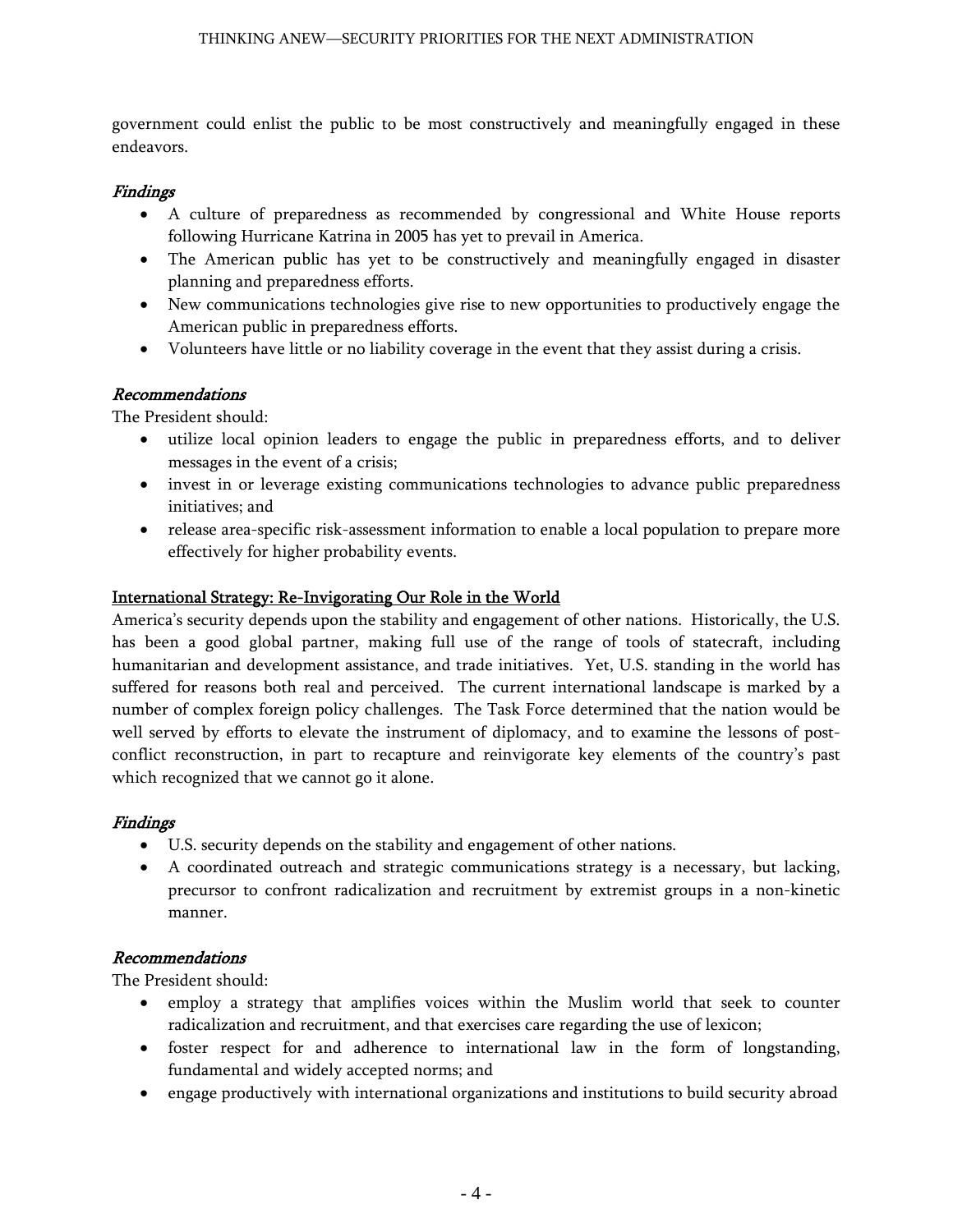# Chapter 1

# Proactive Strategy and Resilient Foundations: Striking the Right Federal Stance



On October 15, 2008, The George Washington University Homeland Security Policy Institute (HSPI) launched its Presidential Transition Task Force Roundtable Series titled "Thinking Anew: Security Priorities for the Next Administration." The panel discussion featured leading experts in the field: P.J. Crowley of the Center for American Progress; Stephen Flynn of the Council on Foreign Relations; and Fran Townsend, former Assistant to the President for Homeland Security and Counterterrorism.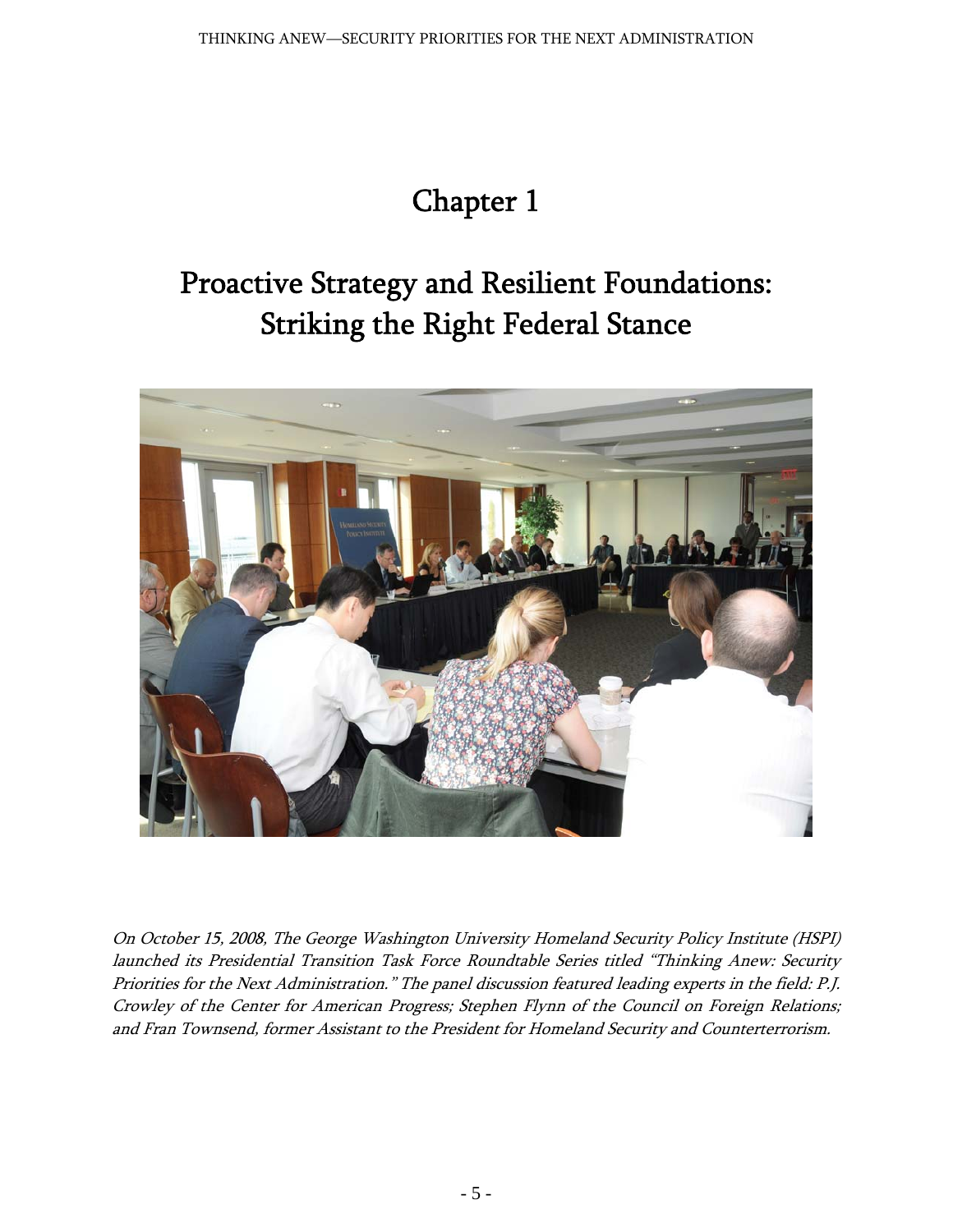The next Administration will meet both challenge and opportunity in the security realm. The chance to think creatively and anew accompanies the myriad complex matters on the horizon. What should be the top strategic priorities for the next Administration? A proactive and resilient posture is needed, but what is the best way forward to achieve it? To further policy discussions of these and other crucial issues, HSPI's Presidential Transition Task Force convened the first in a series of forums

intended to identify the benefits, challenges, and way forward to achieving objectives critical to our nation's security in the coming decade.

Townsend began by citing the need to create 21st century structures and strategies to meet 21st century threats. Current threats to U.S. security must be addressed through integrated national and homeland security initiatives. She noted that the tribal areas of Pakistan are the source of the greatest immediate threat originating from outside



U.S. borders, along with nuclear terrorism and cyber security.

These threats affect everyday life in America and demand greater focus and coordination across the federal government as well as between the federal and state and local governments. Townsend illustrated how a cyber attack could cause a lack of confidence in e-commerce, undermining local businesses and the economy. To address the cyber security threat as well as many others, the federal government must enlist the help of Americans in academia and the private sector because it lacks the intellectual capital and understanding to address these threats alone.

Asked for guidance that she would share with the incoming Administration, Townsend encouraged the next president to engage the public in a discussion on the necessary balance between security and privacy and civil liberties. The decisions made immediately after 9/11 might not be right for today, and the U.S. requires a national dialogue to bring balance to this issue. Further, Townsend believes the next president can take a lead in improving information sharing across federal, state, and local



levels. Effective information sharing requires a closer alignment of homeland and national security strategy to develop a national approach to preparedness and response. The civilian side of the national and homeland security structure needs to implement "jointness," drawing from the benefits that have emerged from the military reforms under the Goldwater-Nichols Act. This not only includes structural reform, but a revised system of education and a new budget process as well. Crowley built upon the issue of

integration, by noting that important adjustments need to be made in terms of strategy, priorities, resources, and structure. To this end, he suggested that the Quadrennial Homeland Security Review and the Quadrennial Defense Review "must talk to each other," meaning that each must acknowledge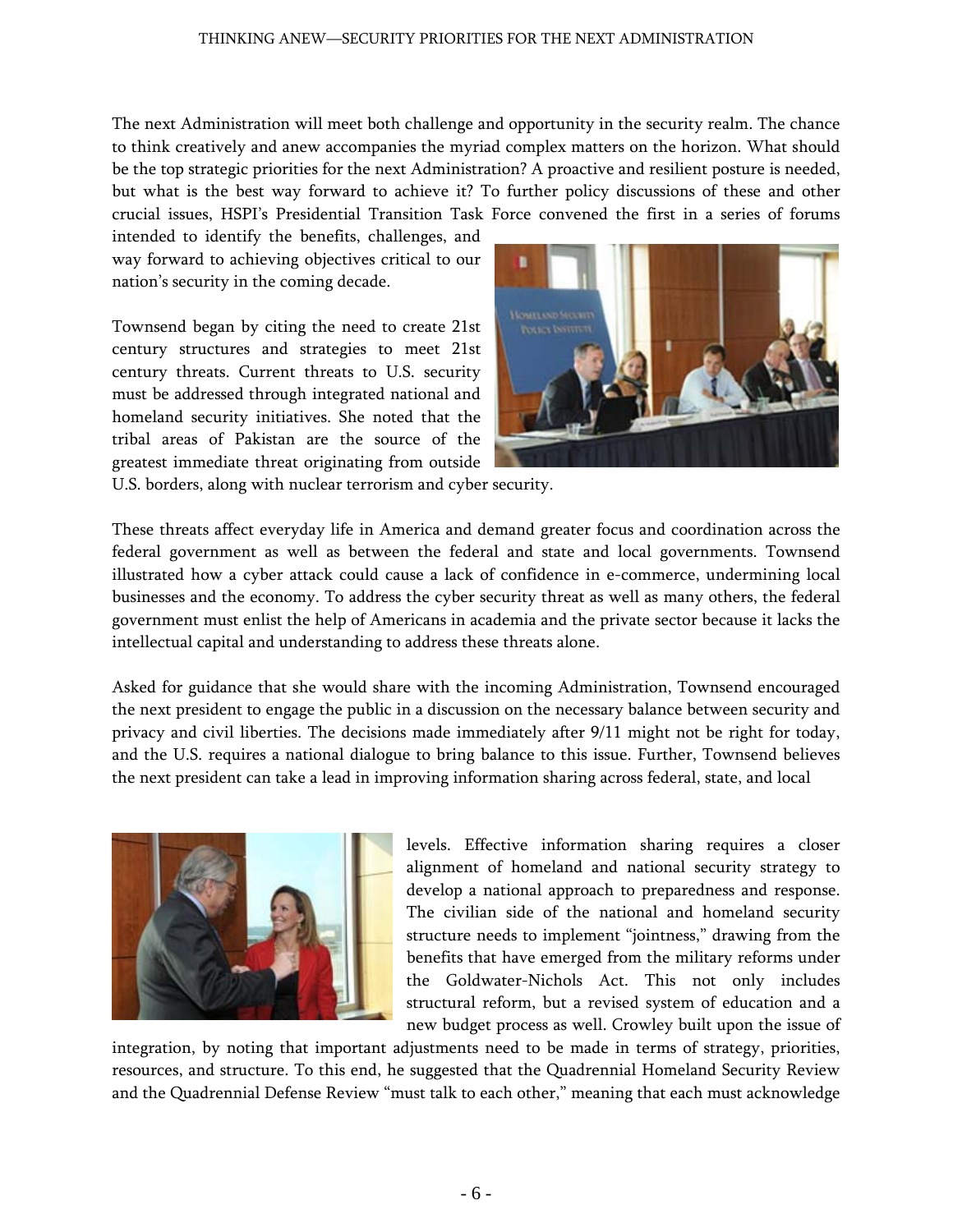and take into account the imperatives of the other. In addition, it is imperative to bind homeland security and national security together because what the U.S. does abroad impacts threats at home. Implications from the national security realm affect the homeland security realm; thus a change in mindset must accompany a change in structure. Crowley also mentioned that the U.S. is not selfsufficient, and it can't tackle security issues alone. As a result, the concept of homeland security must adjust to consider global security in partnership with other countries.

Elaborating on the concept of strategy, both Crowley and Flynn discussed the importance of prioritizing specific security issues. Crowley pointed out that the 15 threat scenarios determined by DHS should be prioritized. As a result of this lack of prioritization, government officials have taken the worst possible threat—terrorists with nuclear weapons—and made it the standard for which we prepare. The upshot is a lack of preparedness for those disasters we are most likely to confront. A new national security budget should make some tradeoffs to address issues such as public health and public safety, because these are the bottom line issues where security becomes important. Too much of the current national security budget is on offense, some of which should be recalibrated to defense. Capabilities-based planning should be implemented to prioritize those items that will be vital to preventing an attack, mitigating consequences, and enabling recovery.

Tying strategic priorities to the need for a national approach to preparedness and response, Flynn posited that the most probable and consequential risk to the public in terms of mass casualties and property is likely to arise from natural events, not an attack. Unfortunately, current security spending fails to reflect this reality. Instead, the federal government presently leaves natural disaster management to state and local governments, but appropriates most of the available funds to its own national security programs.

Furthermore, Flynn related strategic priorities to the need to engage the public and bolster resiliency. He asserted that terrorism, while a major hazard, is not an existential threat to the U.S. because it's too big and too populous. A terrorist's goal is to cause U.S. leaders and the public to overreact in ways that are incredibly costly and destructive, which is an internal problem, not external. Consequently, the leadership challenge for the next president will be to build a greater level of confidence in American society.

In addition, Flynn argued that a more resilient society has deterrent and economic value. Resiliency erodes the justification for why terrorists will initiate attacks and it also involves ordinary citizens in the national security process. Through public engagement and a holistic approach to national and homeland security, the U.S. can develop a more open and inclusive security apparatus that offers greater support to citizens.



Crowley added that U.S. strategy has to do more to take public expectations into account. If something happens on one particular day, it could mean the "bad guys" were better, but it doesn't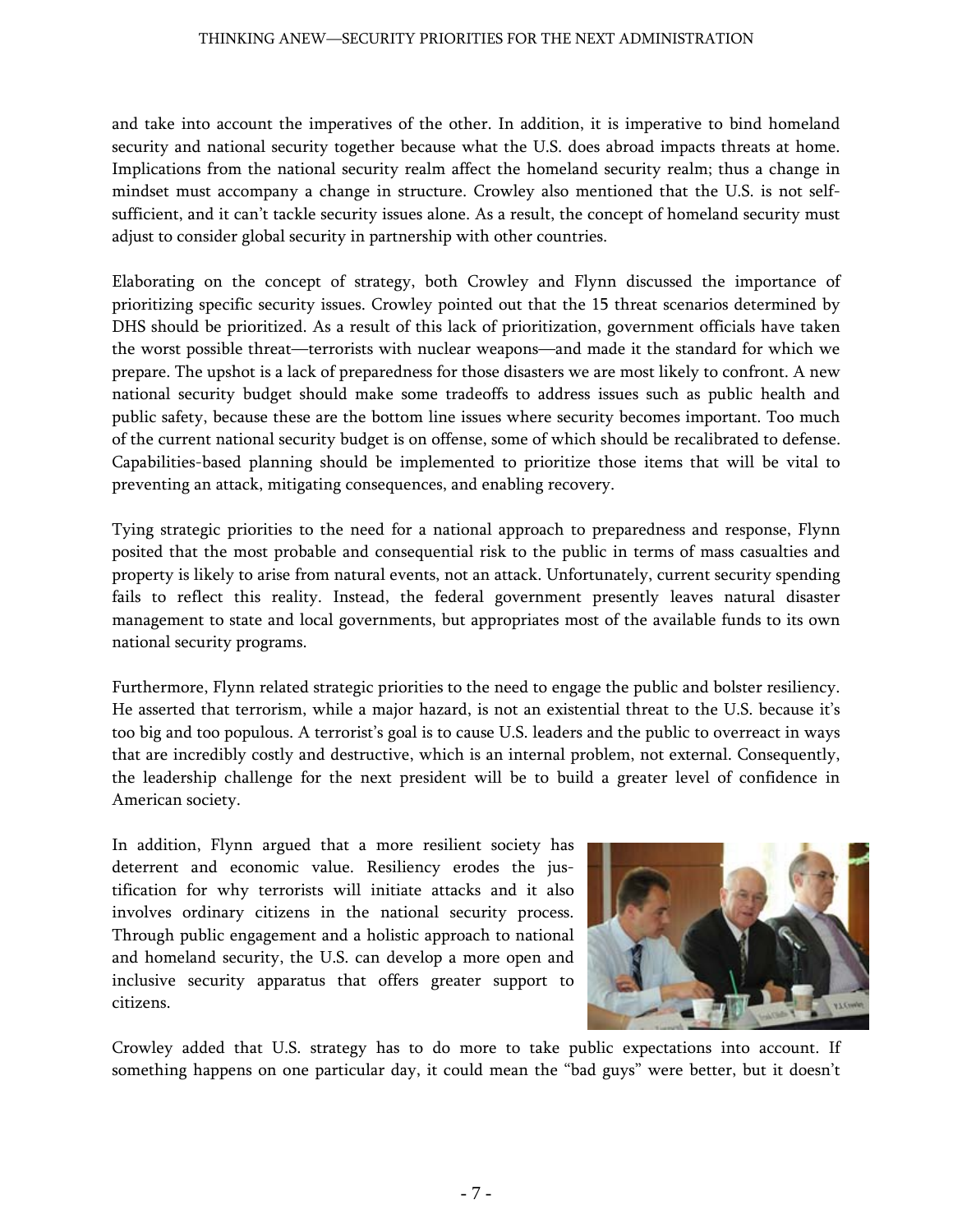mean the strategy is wrong or the system is broken. The important thing is for the government to communicate with the public to form realistic expectations about the security it can provide.

Finally, all three speakers emphasized the need to revamp U.S. international strategy and reinvigorate our role in the world. Townsend encouraged the next administration to increase foreign assistance and to tie foreign aid to policy goals. In her view, the U.S. fails to take advantage of this critically important measure.



Flynn urged the next administration to identify the things Americans value and to reinvest in them, because these are the same values that the rest of the world admires. Crowley specified, saying it was imperative for the next administration to practice transparency and the rule of law, which means closing Guantanamo Bay. HSPI Director Frank Cilluffo went further, stating that we ought to abandon the label "Global War on Terror", which has the effect of elevating our adversaries and isolating our allies. In

response, Crowley agreed and suggested the British term, "struggle against violent extremism," as a more viable alternative.

"Fundamentally," said Flynn, "We must step back and be an open society that engages the world." The next president must help Americans to exercise greater confidence. When reassessing security strategy, we must think of it not as a cost, but as an investment in our future. Communities that can think anew about security priorities and that can best deal with disruptions—whether natural or man-made—will be more adaptable and viable in the 21st Century.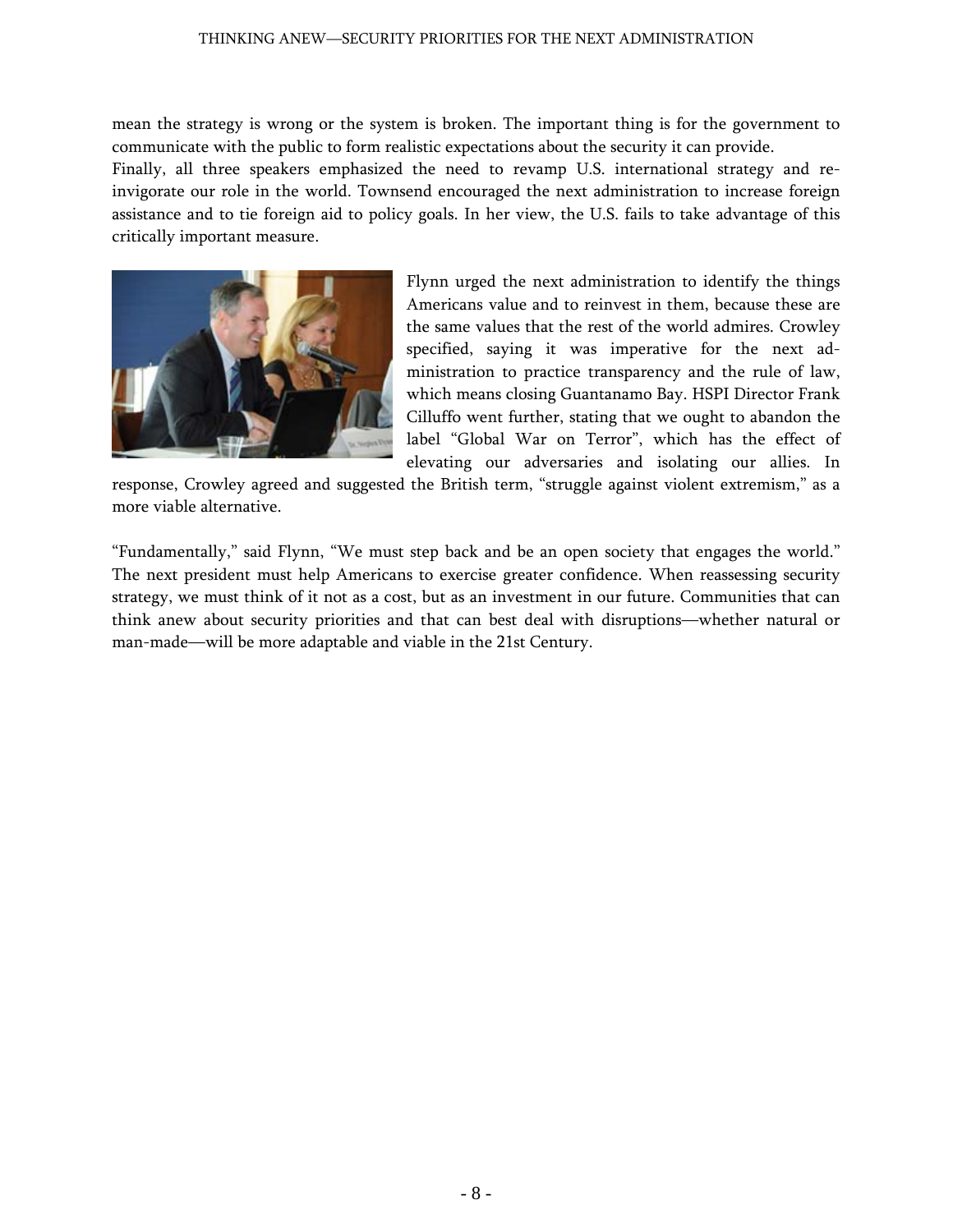# Chapter 2

## National Approach to Preparedness and Response: Shaping Expectations, Enhancing Capabilities



On October 23, 2008, The George Washington University's Homeland Security Policy Institute (HSPI) hosted the second event in its Presidential Transition Roundtable Series – "A National Approach to Prevention, Preparedness and Response: Shaping Expectations, Enhancing Capabilities." The panel discussion featured leading experts in the field: Michael Balboni, Deputy Secretary for Public Safety for the State of New York; William Bratton, Chief of the Los Angeles Police Department; George Foresman, former DHS Under Secretary for National Protection and Programs; and Michael Hickey, Chairman, U.S. Chamber of Commerce National Security and Emergency Preparedness Task Force.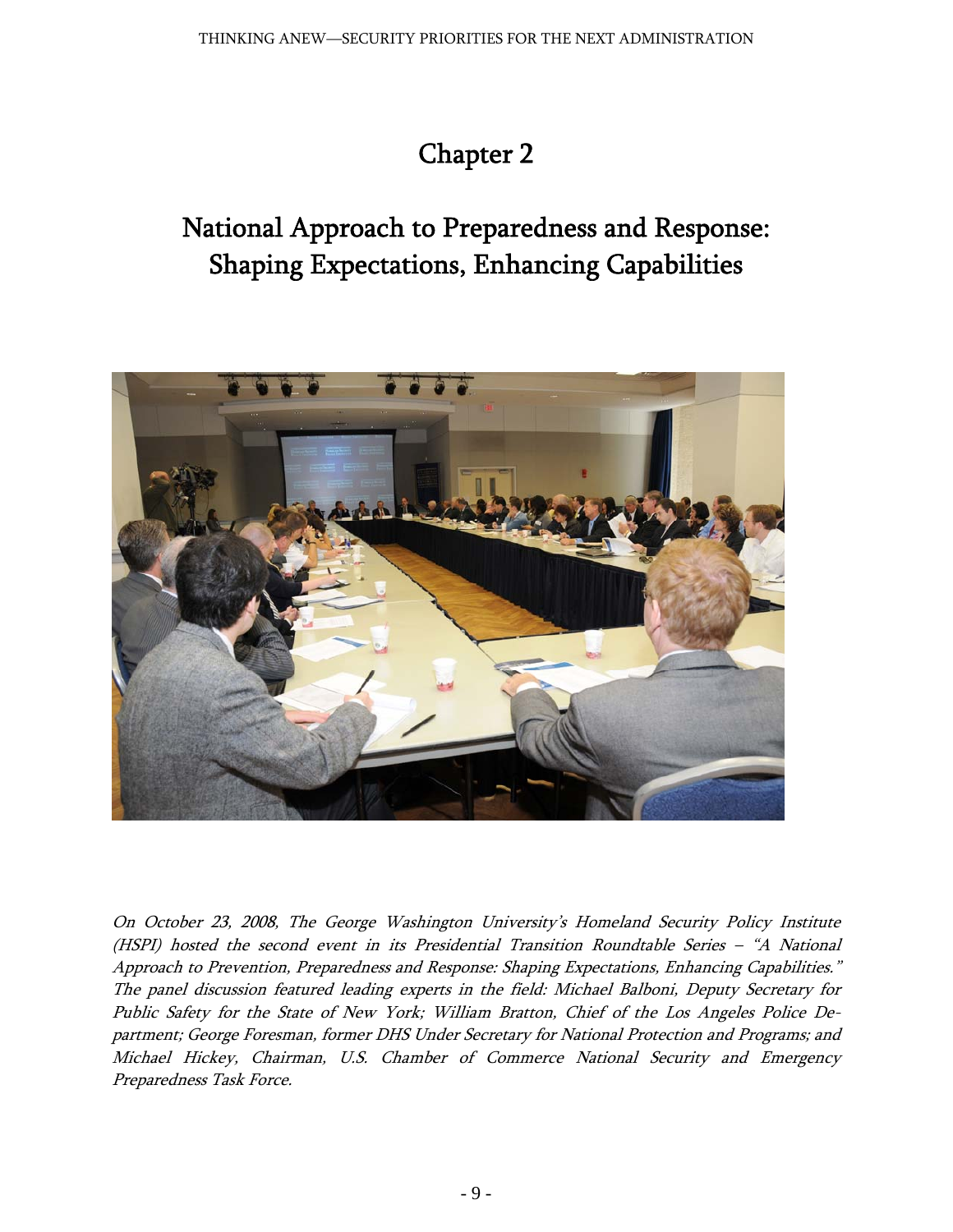

America has yet to achieve a genuinely national approach to prevention, preparedness and response. The roundtable considered how best to integrate the capabilities and efforts of all levels of government, the private sector, and the not-for-profit sector.

Foresman observed that we are not truly prepared for a catastrophic event in the United States, whether natural, man-made, or cyber. Of the four pillars of preparedness, we are strongest on response and recovery, but need to shore up our prevention and protection capabilities. He noted that the system for managing disasters is broken, and reforming it will be a fundamental challenge for the incoming Administration. The different levels of government in this country were not designed to be interoperable, but rather, are independent levels of government that interoperate. Moving forward, the United States must figure out how best to marry up anti-crime, counter-terrorism and other efforts, so as to achieve a

more robust preparedness posture overall.

Foresman emphasized that building a culture of preparedness is crucial, and this means engaging and galvanizing the American public. In response to a question from HSPI Senior Fellow and Task Force Member David Heyman about "engaging the public without scaring the public," Foresman noted that it is important for the next Administration to "take some time to listen to lessons learned from this Administration" in terms of public messaging. He added that there is at least a 100-day window where the next Administration can help shape expectations for preparedness and response to future national crises.

The private sector is also instrumental to a national approach sustained by enhanced capabilities. Hickey noted that resilience "starts at home" with the individual corporation, and is multi-layered. Looking to the future, he suggested that a wide range of partners should come together, including the National Governors Association and the National Emergency Management Association, in order to take a regional approach that will enable effective response to crises.

Former U.S. Attorney General Edwin Meese, an HSPI Steering Committee Member and the lead for the 1980 transition efforts of then President-elect Reagan, raised the issue of the role of the National Guard. In response, Foresman stressed the importance of training and equipping the Guard for its 21st century mission. Balboni noted that New York State now has a rapid reaction force staffed by National Guard troops and based in Hamilton, which will allow for onsite arrival in one hour. In the context of this discussion, HSPI Director Frank Cilluffo cited the need for pre-arranged mutual assistance between, among and across States in the form of emergency management "compacts."



The panelists offered a few simple, concrete pieces of advice to the next Administration. Bratton suggested that getting the right people in the right positions is of first and foremost

 $10 -$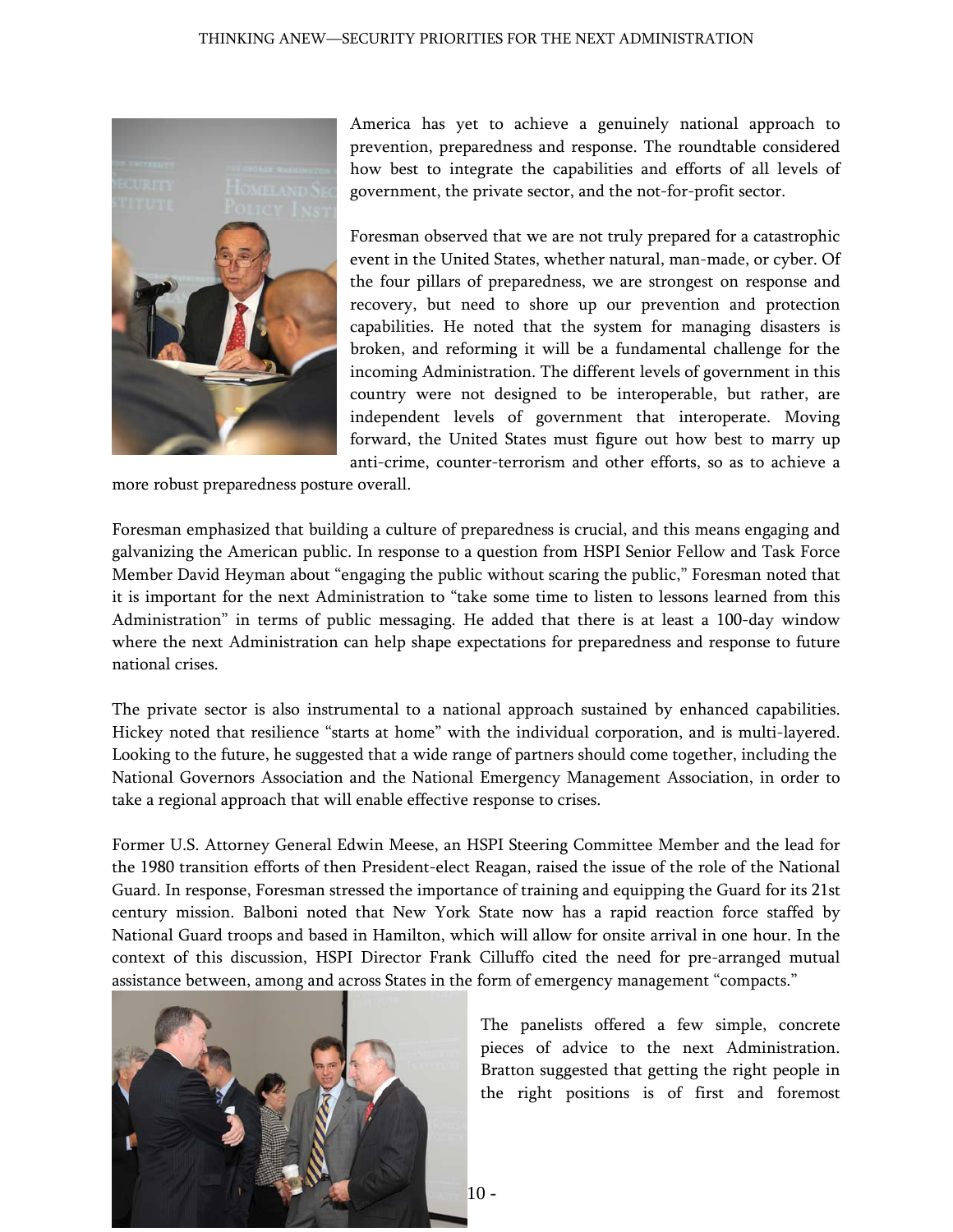importance, while Foresman suggested that incoming individuals with key leadership roles should participate in exercises designed to enhance their crisis decision-making abilities. Balboni accentuated the need to exert real leadership – to make tough decisions in tough times, while Hickey encouraged the next Administration to bring the private sector into prevention, preparedness and response efforts in an ever-more integral manner.

To meet prevailing challenges, Bratton also called for a "convergent strategy" that weaves together community policing and counterterrorism strategies under the "guiding philosophy" of intelligenceled policing. For maximum operational effectiveness, a supporting culture, capability and awareness of the "first preventer" role of local police must be created. Strategic relationships must be forged and an "international consciousness" attained, with both grounded locally. Collaboration with a wide range of partners, including academia and the private sector, is necessary. Building and leveraging intelligence at the State and local levels also means resourcing their law enforcement authorities.

Balboni, in turn, emphasized that "disconnects" still exist seven years out from 9/11. Spending continues on fusion centers meant to remedy the pre-9/11 failure to "connect the dots," but creating an infrastructure does not solve the problem. We have yet to define what a "successful" fusion center looks like, and further national discussion is needed with regard to privacy concerns. Intelligence products and information flows are not yet standardized, and we are still relying on a "leap of faith" that the individual who hands out information actually knows who needs it. In sum, he argued for a homeland security system and strategy that is scaleable and flexible, tailored to current needs (rather than fighting the last war), and that does more with less given the economic constraints that prevail.

An all hazards, all crimes approach is needed. Cilluffo reinforced this idea, observing that fighting terrorism and fighting crime "is not an either/or proposition."

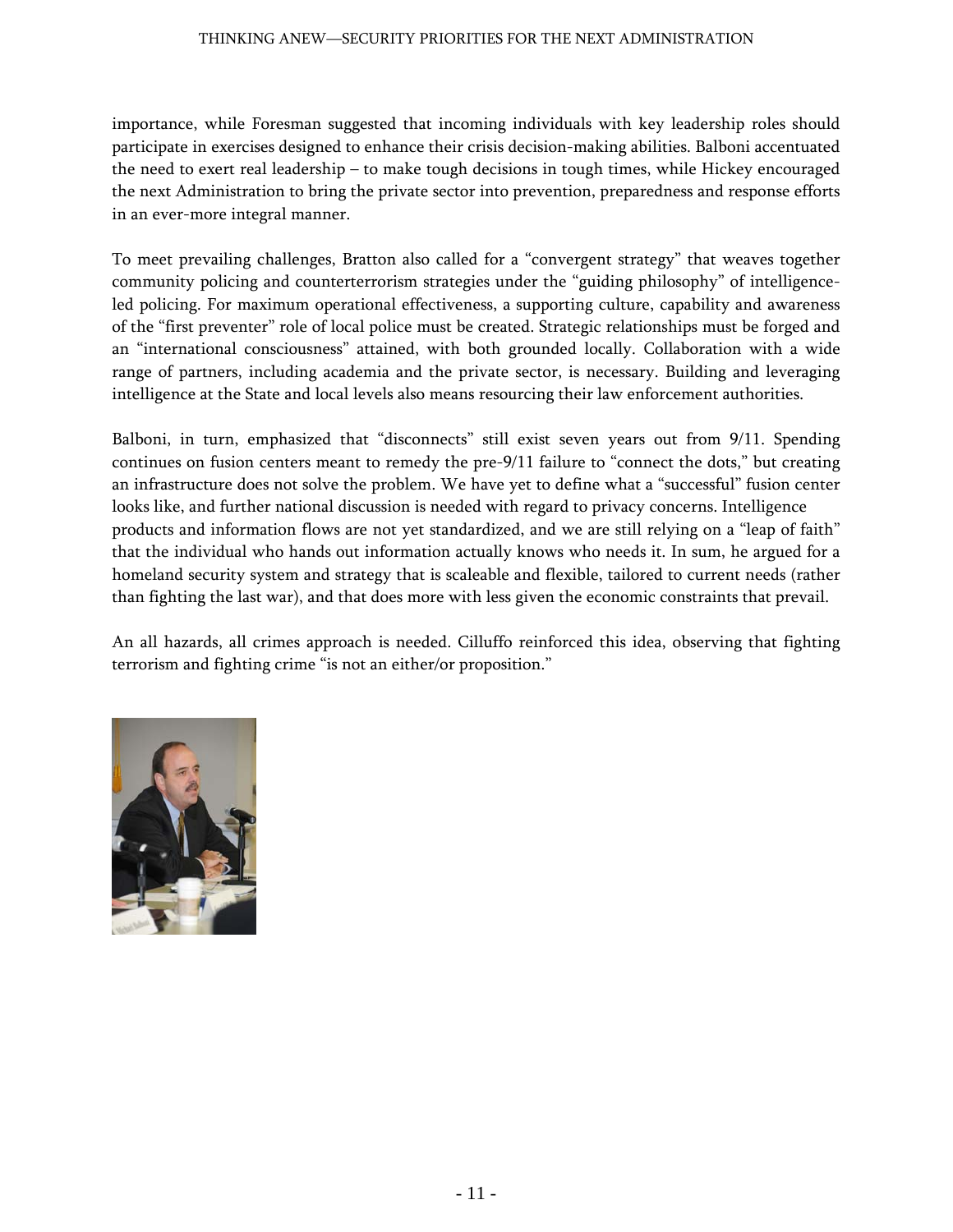## Chapter 3

## International Strategy: Re-Invigorating Our Role in the World



On December 3, 2008, The George Washington University Homeland Security Policy Institute (HSPI) hosted a panel discussion titled "International Strategy: Re-Invigorating Our Role in the World." This event, the third in HSPI's Presidential Transition Roundtable Series: "Thinking Anew: Security Priorities for the Next Administration," featured presentations by leading experts: Kristin Lord, Fellow, Saban Center for Middle East Policy, The Brookings Institution; Karin von Hippel, Codirector, Post-Conflict Reconstruction Project, Center for Strategic and International Studies; as well as comments by: David Meltzer, Senior Vice President, International Services, American Red Cross; and Jonah Czerwinski, Senior Fellow, Homeland Security, IBM Global Leadership Initiative.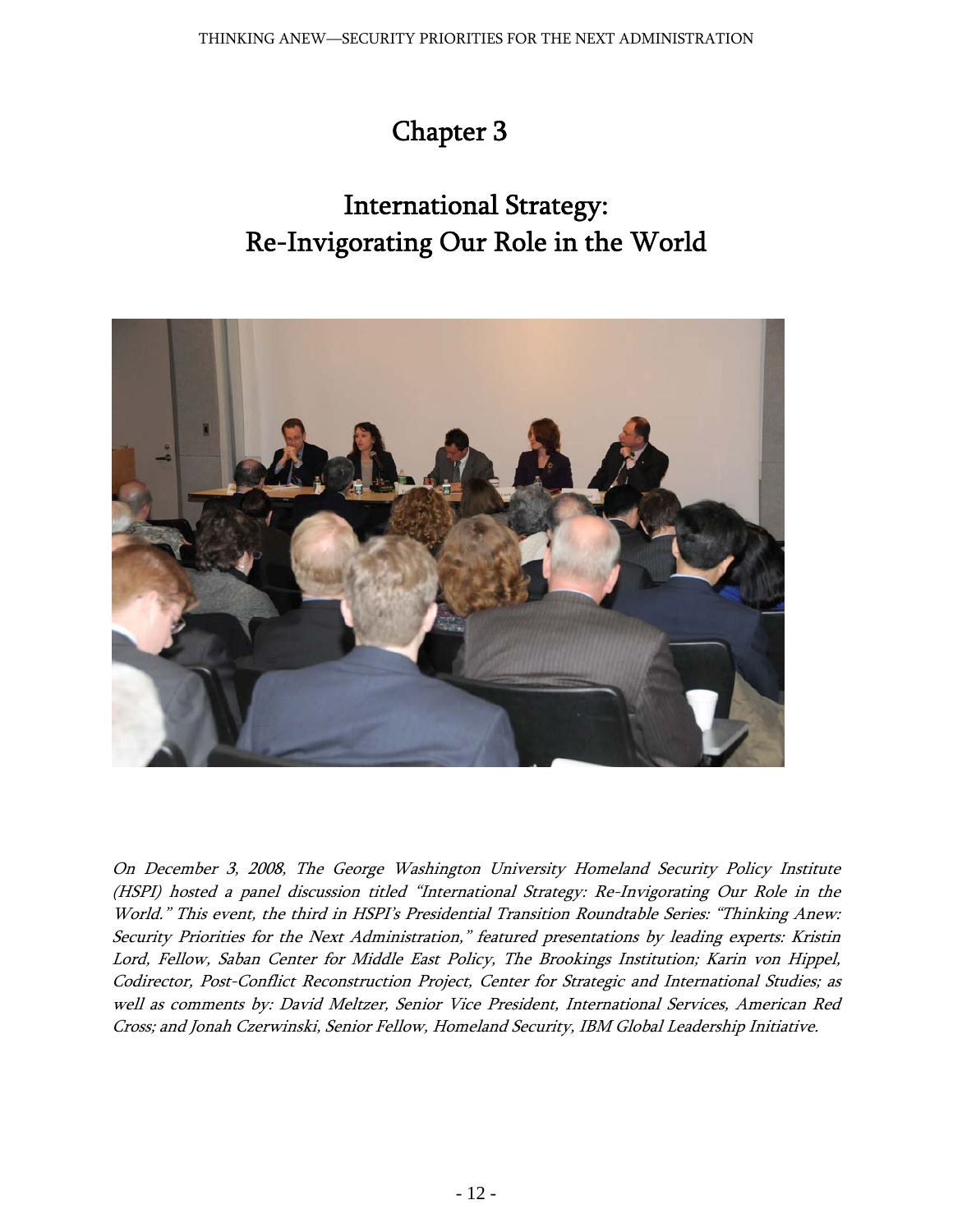

To meet the international security challenges of the twenty-first century, Lord discussed the need for a more robust American public diplomacy strategy, structure and operations, calling U.S. public diplomacy efforts "a multidisciplinary challenge that needs a multi- disciplinary response." Globalization and other international changes have made strong public diplomacy "more important than ever" in the face of transnational threats such as terrorism, climate change and trafficking of goods and people that cannot be solved by individual nations alone. Public diplomacy must be an essential non-kinetic resource in an

era where many security threats cannot be confronted by military force alone, and where use of such force may actually strengthen adversaries. In the current "information tempest," America is required to communicate more effectively in a variety of new ways. U.S. public diplomacy must be nimble in an era where winning public support is "increasingly more important." Among her recommendations

towards that effort, Lord proposed "USA World Trust" a new non-profit organization to complement current U.S. public diplomacy efforts. With a goal of bringing "together new voices and talent," Lord sees the World

Trust as a dynamic agency that could tap into existing expertise and "translate it into useful formats for public diplomacy professionals" in the field. The new organization would also work with the private and nongovernmental sector, provide grants and experiment with new media technology, all while bringing together U.S.



government, private and foreign "media professionals in a way that is not currently possible."

Von Hippel, in turn, emphasized the challenge of improving the way civilian governments, military forces, NGOs and international organizations alike integrate their foreign operations work in difficult environments such as Afghanistan, the Darfur region of Sudan, post-war Lebanon and throughout United Nations peacekeeping operations. It is vitally important to "translate learning" accomplished in Iraq on issues such as stabilization,

nation building and democratization, for example, to existing civilian and military missions in Afghanistan. Von Hippel called current efforts "disappointing." In Afghanistan in particular, von Hippel noted a "lack of integrated strategies on the ground" between the humanitarian, diplomatic

and security communities; between bi-lateral relationships and multi-lateral institutions; and between various U.S. government agencies themselves. This required integration should focus on "forging consensus and figuring our priorities," while attempting to bring together as many

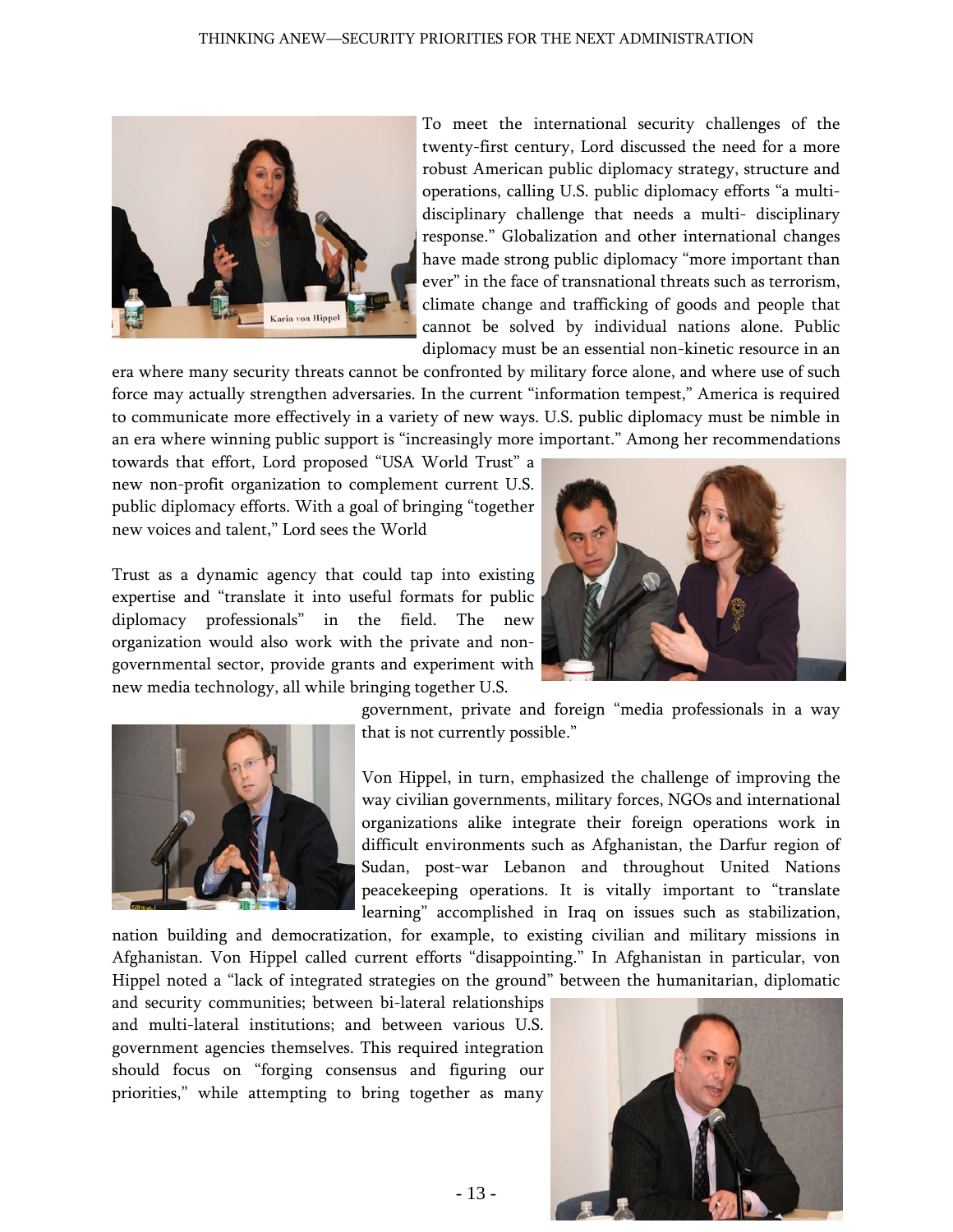interested actors as possible to find solution sets to ongoing security and humanitarian issues.

In offering comment on the presentations, Meltzer "110 percent" endorsed the strategy of focusing public diplomacy on a variety of concerns to American interests rather than just counterterrorism. While agreeing on the need for more vigorous American public diplomacy capabilities, he questioned whether the stated suggestion of the State Department coordinating an interagency strategy is viable considering the more than 24 different agencies involved in foreign assistance. Meltzer also offered that he is "often struck" at how the defense industry—governmental and private—is "embracing disaster assistance missions and humanitarianism," and believes these new arenas further their strategic objectives. He noted that the defense industry's work in the humanitarian field "undermines" the NGO community's "ability to act as neutral actors and get our work done." Meltzer did, however, affirm HSPI director and discussion moderator Frank Cilluffo's point that NGOs operating in dangerous environments such as Afghanistan or Somalia often must rely on militaries for protection, calling it an option of "last resort."

For his part, Czerwinski noted the positive role private industry has and can continue to play in public diplomacy. We need stable populations that view the U.S. as a stable partner; therefore, the private sector must serve as "more than a vendor for public diplomacy" in order to help create global partnerships. In many strategic areas of the world such as the Middle East, the private sector is perceived as being "much more legitimate" than the U.S. government, and has more resources at its disposal. Looking toward the future, Czerwinski suggested that much could be gained in terms of public diplomacy if America concentrates on bringing more than "the U.S. flag" to our current and future prospective partners.

During the question and answer session, a question was raised concerning specific goals of U.S. public diplomacy within larger foreign policy objectives. Lord responded with several suggestions under the theme that the U.S. can and should legitimately try "to inform and advocate for specific policies



overseas." Her suggestions included "promoting values that are not exclusive to the United States, such as disgust of suicide bombings andpromoting free trade," helping people overseas better understand America, and incorporating a public diplomacy dimension into all U.S. foreign policy and national security objectives. In response, von Hippel noted that she is "more concerned with America understanding other cultures better, and less concerned with foreigners understanding Americans."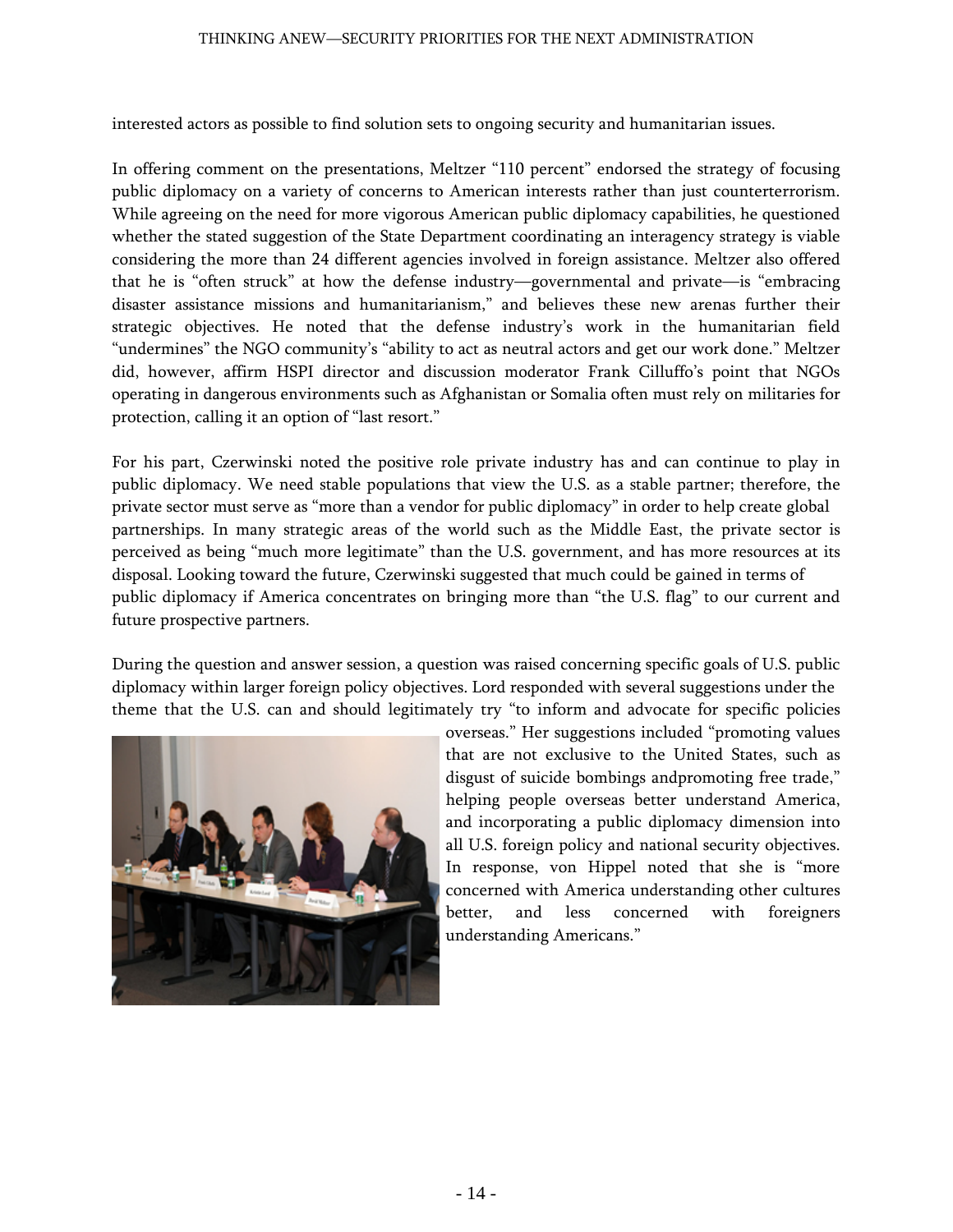## Chapter 4

## Engage and Enlist the American Public: People—Our Greatest Strength



On January 30, 2009, The George Washington University Homeland Security Policy Institute (HSPI) hosted a panel discussion titled "Citizen Preparedness: Harnessing an Engaged Public." This event, the fourth and final in HSPI's Presidential Transition Roundtable Series: "Thinking Anew: Security Priorities for the Next Administration," featured presentations by leading journalists and authors Andy Carvin, Senior Product Manager for Online Communities, National Public Radio; and Amanda Ripley, reporter for TIME Magazine and author of The Unthinkable - Who Survives When Disaster Strikes. Jan Lane, HSPI Deputy Director, and former government relations lead for the American Red Cross, provided comment.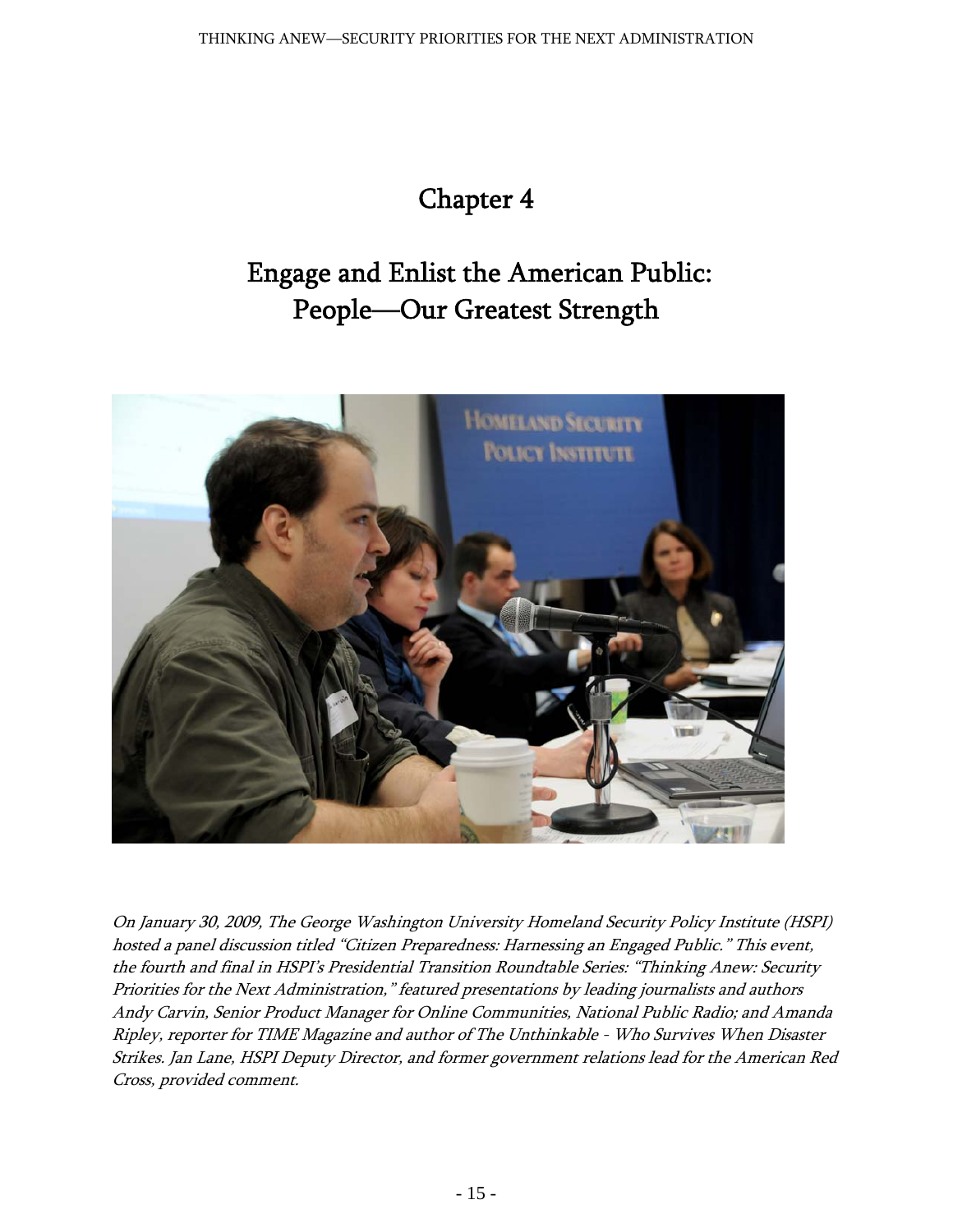Ripley suggested that the U.S. government writ large tends to attempt to carry the burden of preparedness, response, and recovery during disasters, rather than including ordinary citizens in the process of making and facilitating such policy. However, Ripley notes that "the most important people" that government needs to include are its citizens, those who will be on the scene and responding in their communities. To better involve "regular people", Ripley suggests that these citizens not only be at the table during policymaking, but that the government should also be specific in directing citizens about what they could be doing to prepare, respond, or recover. Finally, the government should tell the truth, including about the threats for which communities



should be preparing. In other words, by being "frank and specific," the nation as a whole will better understand the nature of the threat, and society will become more resilient. According to Ripley, the federal role in public preparedness efforts is, in short, to "inspire, facilitate, and then get out of the way."

Carvin presented the evolution of online-mobilization of citizens during crises starting with the earthquake in Los Angeles, California in 1994. As use of the internet has increased over the last 15 years, so has the ability of the public to communicate using new technological tools. In the aftermath of the 2001 terrorist attacks on the U.S., volunteers set up email list-servs to discuss where they could assist; by 2006, citizens on the ground posted information and photos on blogs during the tsunamis that ravaged Southeast Asia, a phenomenon now known as "citizen journalism." In preparation for Hurricane Gustav in 2008, over 500 volunteers across the globe worked together to build a citizencoordinated website to provide real-time information. Carvin noted that through such movement of information, "taken as a whole, you can observe the trends" of what is occurring on the ground—in effect, situational awareness. Carvin suggested that "we need to create various ways of visualizing" how to exploit this mobilization of volunteers online, and "have the infrastructure available" so that next time there will be a portal through which to channel people who wish to assist. An additional challenge is balancing the needs of specific communities in particular geographic locations, while finding ways to take advantage of organized communities online whose members may reside in different parts of the world.

Lane noted the HSPI Presidential Transition Task Force recommendation that active civic engagement underpin the new Administration's homeland security efforts. She pointed out that President Obama's calls for public service and personal responsibility provide the opportunity for greater engagement. Noting that there has been a history of government reluctance to bring the public into preparedness planning, Lane said "we need a real discussion with the American people of what the threat is, why it matters to them, and how the public can be effectively involved." Government officials nee d to understand the evolving nature of public preparedness and how t o incorporate social media to aid in public safety, situational awareness,

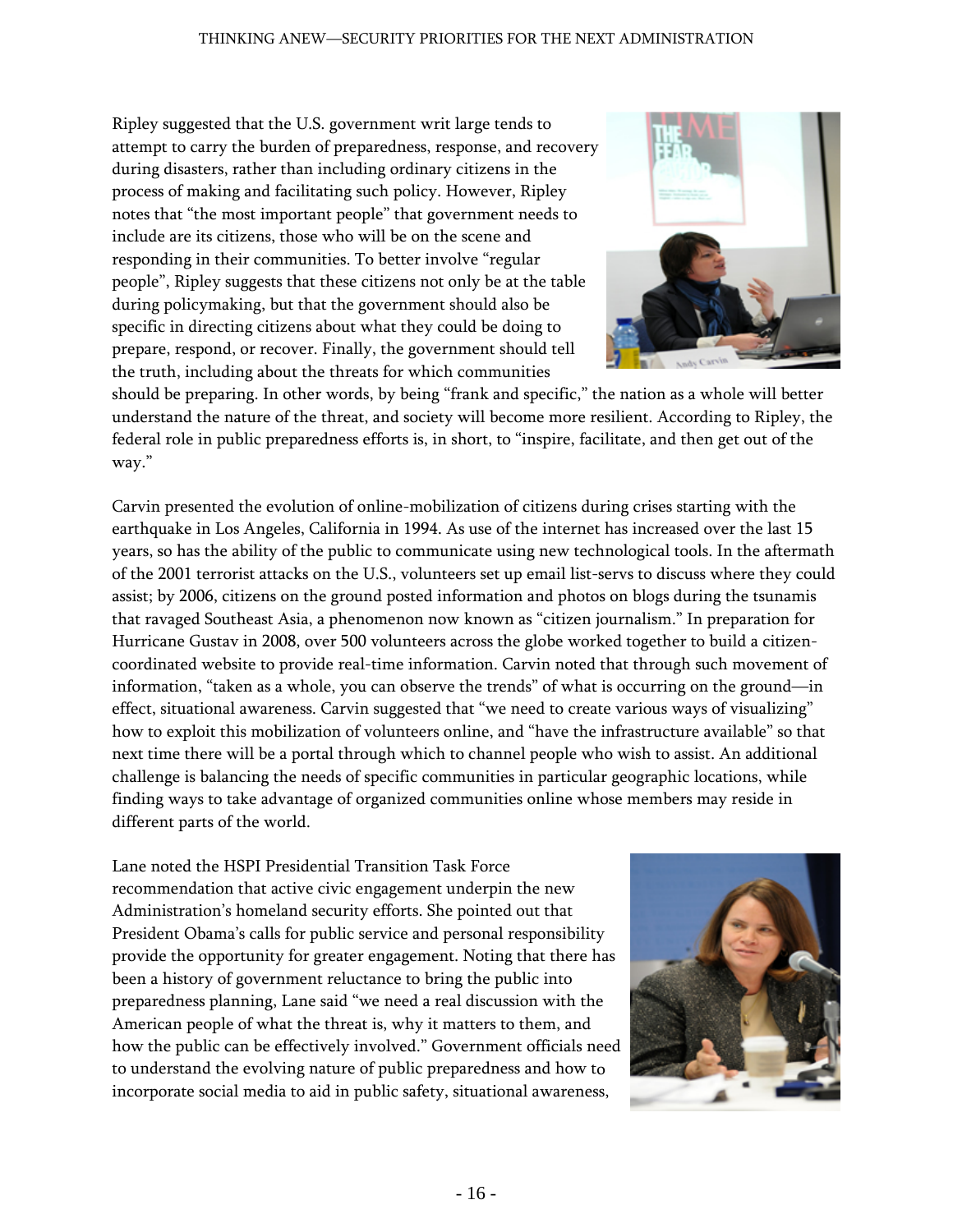and mobilization of resources outside of government control. Civic engagement is vital to rebuilding the public's trust in governments' disaster preparedness and response capabilities following Katrina. In response, Cilluffo proposed that "trust and confidence is crucial" to calibrating the discourse and cementing the bonds between the public and government.

In the discussion that followed, the key themes of education and training arose. During crises, citizens able to overcome the paralysis engendered by such an event are those that in past have been educated and trained to respond, whether on the job or through volunteer organizations such as the Boy Scouts of America. If people know what to do and have practiced it, they are more likely to take action. Many city fire departments have engaged the public on issues including risk assessment (geared to prevention) and have instructed citizens on response techniques. Public outreach, whether in the schools or online, is crucial to effective preparation for disaster.

The Ready.gov campaign is one example of government action; but Ripley and other experts participating in the roundtable discussion posited that government could do more – and better. For example, DHS provides a list of various supplies families might gather in preparation for a disaster.



The lists are not tailored to specific geographic locations, though effective preparation is context-dependent. One suggestion made to improve this list was to add a forum to its online version, in order for the public to give their opinions on what else could be helpful to have on hand. By comparison, the United Kingdom has made baseline thr eat and risk information available to its citizens, which fa cilitates preparedness efforts.

Clearly, the keys to drawing successfully upon volunteers during a disaster include education, training, engagement, and the use of social media tools before, during and after disaster strikes. That said, "you don't have to wait to have all the pieces right before you act," as Cilluffo notes, "you just have to act."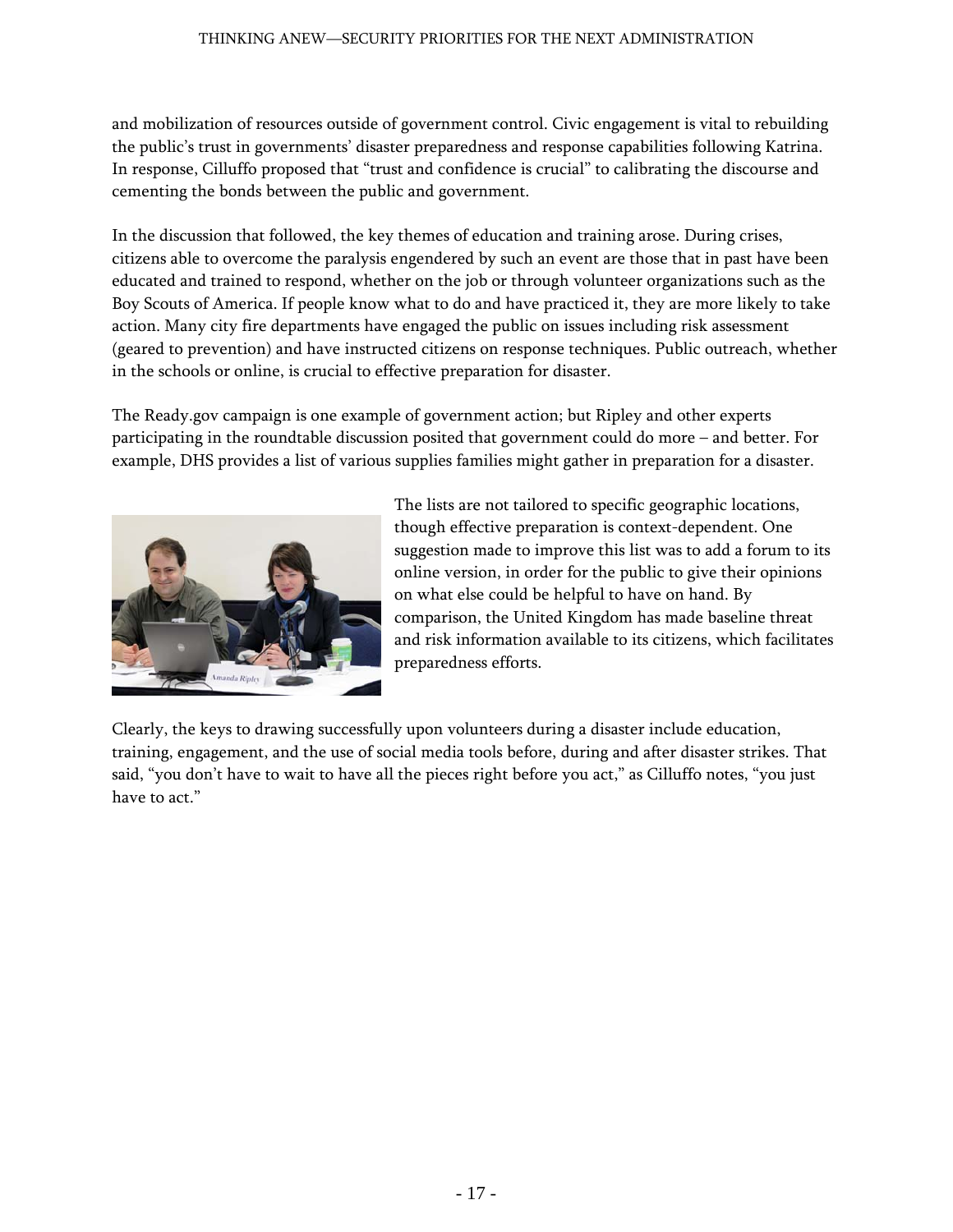## APPENDIX A TASK FORCE BRIEFERS

### Michael Alexander

Majority Staff Director, Committee on Homeland Security and Governmental Affairs U.S. Senate

### John Cohen

Senior Advisor, Office of the Program Manager for the Information Sharing Environment Office of the Director of National Intelligence

### Rosaline Cohen

Chief Counsel, Committee on Homeland Security U.S. House of Representatives

### Beth Grossman

Senior Counsel, Committee on Homeland Security and Governmental Affairs U.S. Senate

### Alethea Long-Green

Program Area Director, National Academy of Public Administration

### Mark Lowenthal

President and CEO of the Intelligence & Security Academy, LLC Former Assistant Director of Central Intelligence for Analysis and Production

### Monica Schoch-Spana

Senior Associate, Center for Biosecurity, University of Pittsburgh Medical Center (UPMC) and Assistant Professor in the School of Medicine Division of Infectious Diseases

### John Solomon

Author and Blogger, In Case Of Emergency, Read Blog: A Citizen's Eye View of Public Preparedness

### Fran Townsend

Former Assistant to the President for Homeland Security and Counterterrorism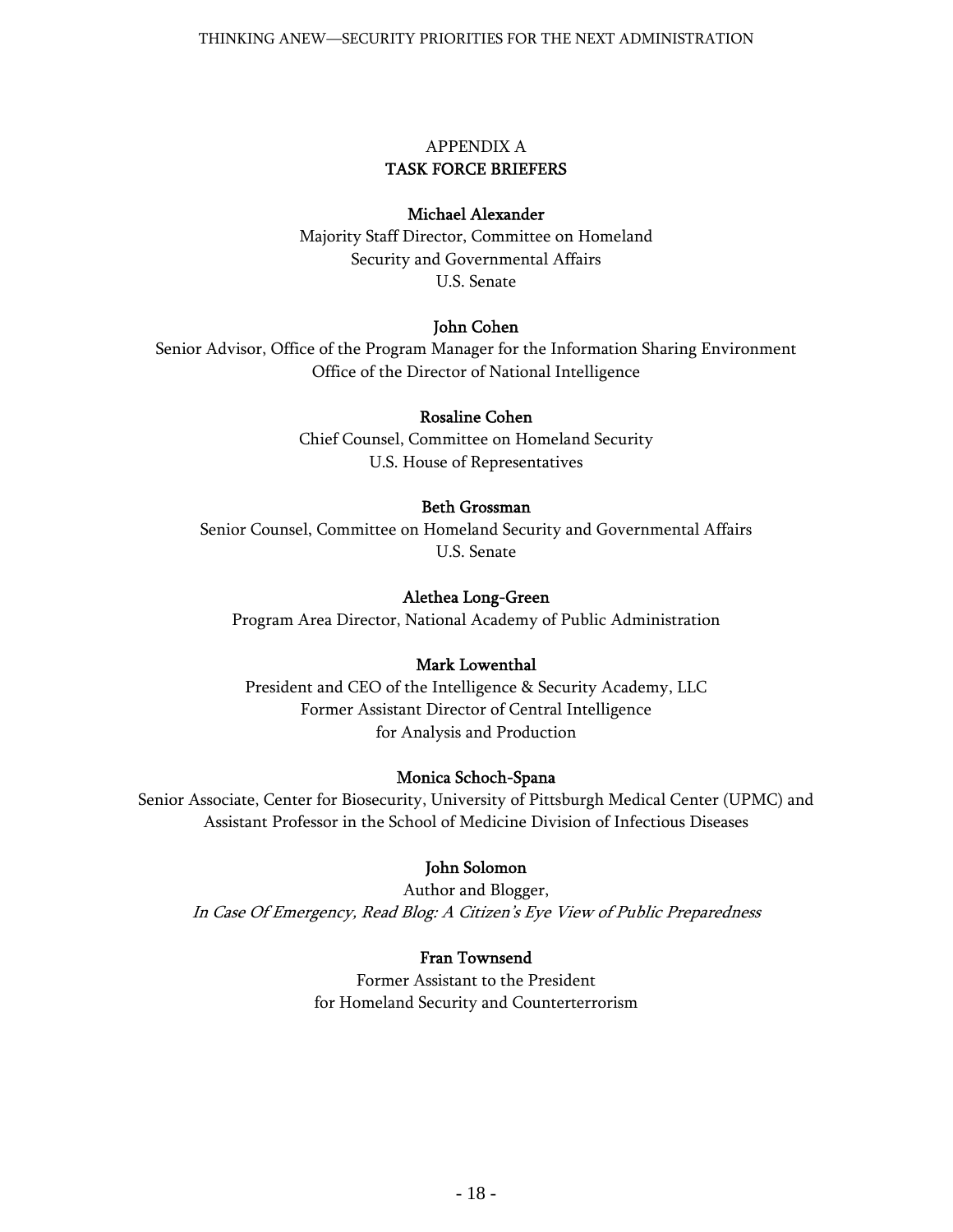## APPENDIX B Task Force Event Media Coverage

Thinking Anew – Security Priorities for the Next Administration October 15, 2008

[Next president Must Outline Homeland Security Aims](http://news.yahoo.com/s/ap/20081015/ap_on_el_pr/campaign_homeland_security)

Associated Press October 15, 2008

[Lack of Campaign Focus on Homeland Security Could Leave Winner Unprepared](http://homeland.cq.com/hs/display.do?docid=2975336&sourcetype=31&binderName=news-all)

Congressional Quarterly Homeland Security (Registration required) October 15, 2008

[Ex-Bush Adviser Cites Need For New Security Apparatus](http://www.nationaljournal.com/congressdaily/cdp_20081015_8843.php?related=true&story1=cdp_20081015_8843&story2=cdp_20081008_9143&story3=cda_20080924_1098)

Congress Daily October 15, 2008

> A National Approach to Prevention, Preparedness, and Response: Shaping Expectations, Enhancing Capabilities October 23, 2008

[LAPD Chief: No more Brownies in New Administration](http://www.sfgate.com/cgi-bin/article.cgi?f=/n/a/2008/10/23/state/n153421D16.DTL&type=politics) 

Associated Press October 23, 2008

[L.A. Police Chief Has 'No Interest At All' in Top Job at DHS](http://homeland.cq.com/hs/display.do?docid=2978498&sourcetype=31&binderName=news-all)

Congressional Quarterly Homeland Security (Registration required) October 23, 2008

[Outlining DHS Priorities: Better Communication, Smarter Hiring, Defining Tasks](http://homeland.cq.com/hs/display.do?docid=2978564&sourcetype=31) Congressional Quarterly Homeland Security (Registration required) October 23, 2008

> International Strategy: Re-Invigorating Our Role in the World December 3, 2008

[Report Sees Need for New Independent Voice on Public Diplomacy](http://www.cqpolitics.com/wmspage.cfm?docID=hsnews-000002993904) Congressional Quarterly Homeland Security (Registration required) December 5, 2008

[Time to 'Reset Our Thinking' Says HS Policy Institute's Cilluffo](http://www.cqpolitics.com/wmspage.cfm?docID=hsnews-000002990767) 

Congressional Quarterly Homeland Security (Registration required) November 24, 2008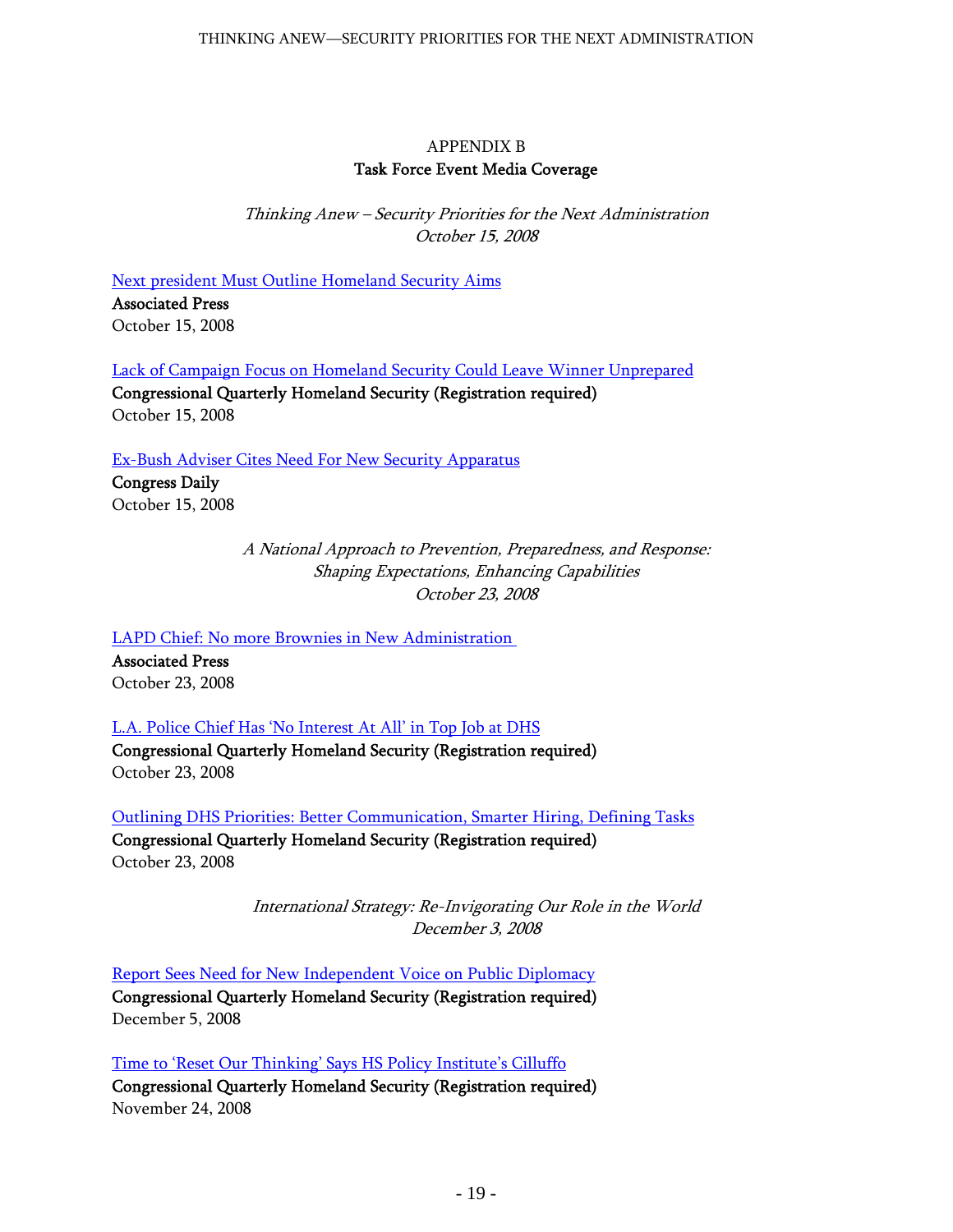Citizen Preparedness: Harnessing an Engaged Public January 30, 2009

[Informed Citizenry Is Indispensable in Responding to Disaster, Says Author](http://homeland.cq.com/hs/display.do?docid=3021987&sourcetype=31&binderName=news-all)

Congressional Quarterly Homeland Security (Registration required) January 30, 2009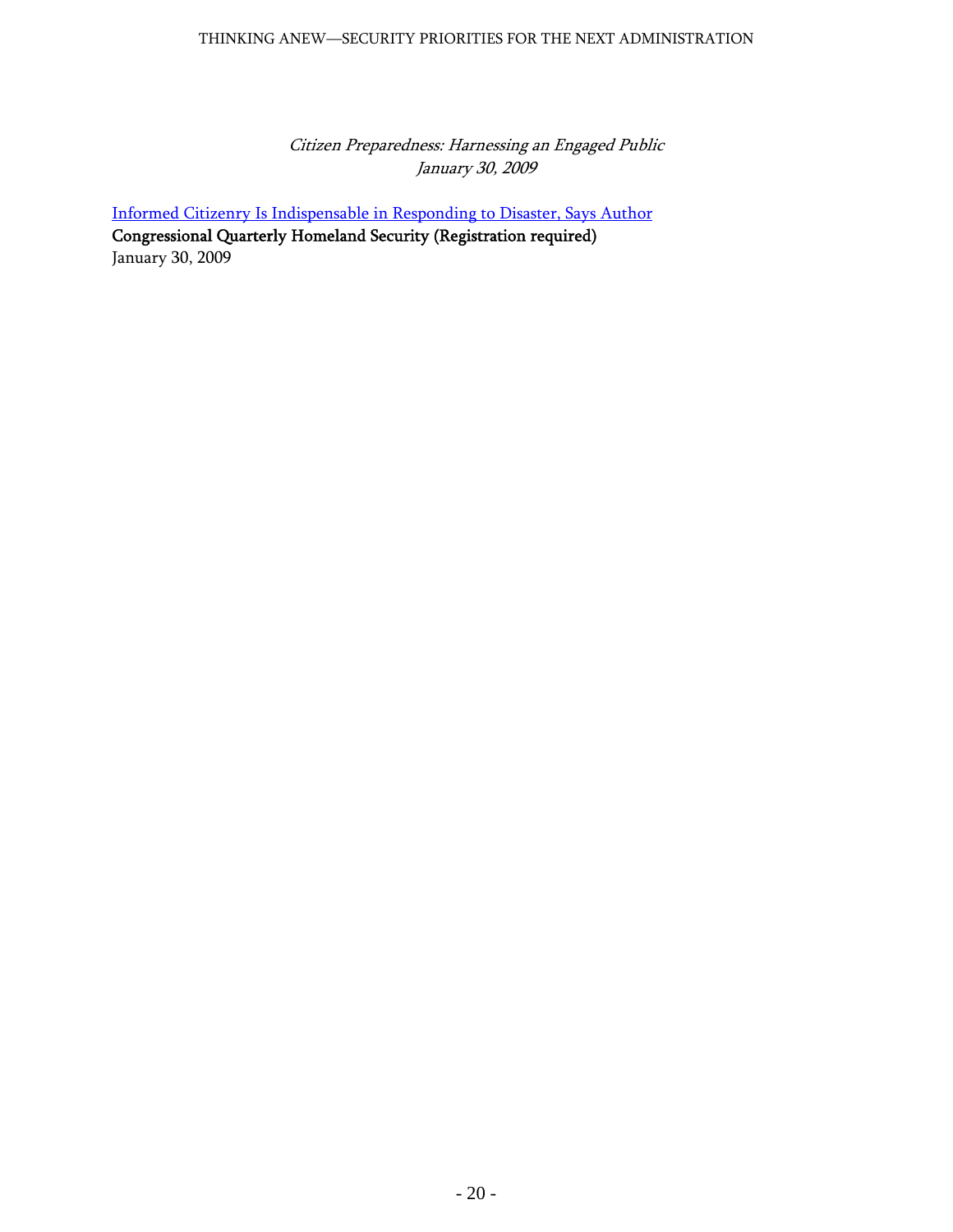## APPENDIX C Task Force Event Participants\*

Charles Adams U.S. Department of Homeland Security

Michael Alexander U.S. Senate

Waleed Alshahari Embassy of Yemen

Eric Andersen U.S. Senate

Craig Anderson U.S. Department of Homeland Security

Jennifer Arangio U.S. House of Representatives

Scott Atack U.S. of Homeland Security

Alec Attfield Embassy of Canada

Lucy Bannerman The London Times

Sharon Barnes Embassy of Australia

Meg Bartow Ogilvy Public Relations Worldwide

Ann Beauchesne U.S. Chamber of Commerce

Christian Beckner U.S. Senate

Francois Begin Olive, Edwards and Cooper LLC Brad Belzak U.S. Department of Homeland Security

Martin Bengtsson BCI Consulting

Tim Beres CNA Corporation

Stephanie Berrong Security Management Magazine

Brian Bettis U.S. Department of Homeland Security

Chris Bigelow U.S. House of Representatives

Capt. Charles Blue U.S. Department of Homeland Security

Scott Brenner O'Neill and Associates

George Brett Internet2

Esther Brimmer Johns Hopkins University

Wayne Brown U.S. Coast Guard

Tom Brune Newsday

Mallory Barg Bulman Government Accountability Office

Ben Burdon Embassy of Australia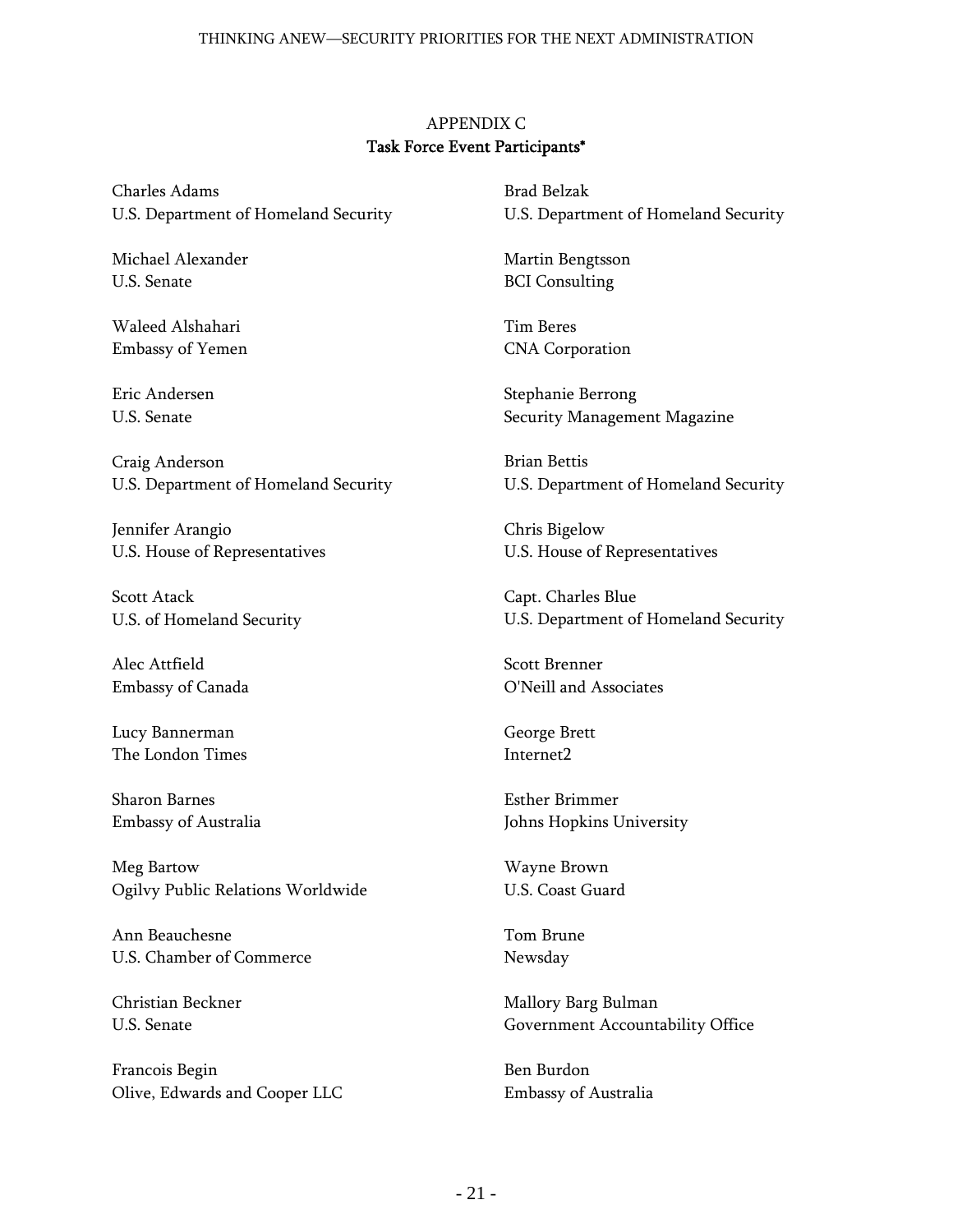Robert Burke The George Washington University

Mark Camillo Lockheed Martin

Holly Canevari U.S. House of Representatives

Sean Carroll Congressional Fire Services Institute

Edward Cash U.S. Department of Homeland Security

Jagdish Chandra The George Washington University

Jessica Chasen U.S. Department of State

Amanda Christopher American Red Cross

Robert Clerman Noblis

Andrew Cochran Gage International

John Cohen Information Sharing Environment, ODNI

Andy Cooke-Welling UK Serious Organised Crime Agency

Rich Correll U.S. Department of Defense

William Courtney Computer Sciences Corporation (CSC) Vittorio Daniore Embassy of Italy

Erin Daste U.S. House of Representatives

Katherine Davies U.S. Department of State

Richard Deasy U.S. Immigrations and Customs Enforcement

Bernd Debusmann Reuters

Brandon Declet U.S. House of Representatives

Antonio Delgado U.S. Department of Homeland Security

Jen Dimascio Politico

Kristina Dorville U.S. House of Representatives

Matthew Drane Gallup Consulting

Daniel Dreyfus Booz Allen Hamilton

Joe Dunn U.S. House of Representatives

Lesley Durfee Homeland Security Institute

RP Eddy Ergo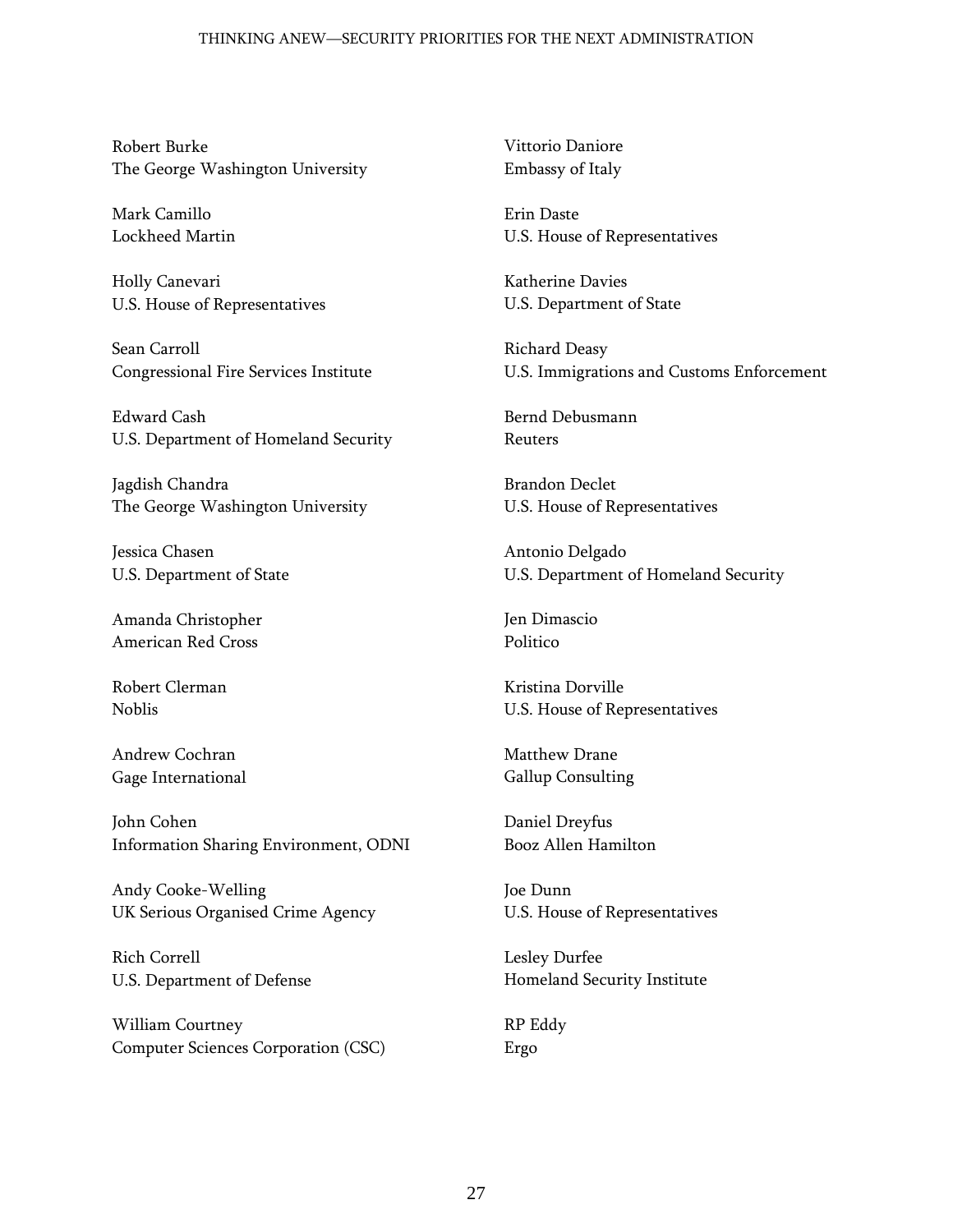Patrick Endress U.S. Department of Homeland Security

Steve Etter Oak Ridge Institute for Science and Education

Clark Kent Ervin Aspen Institute

Richard Esposito ABC

George Evans U.S. Special Operations Command

Richard Fairbanks CAN

Roberto Figueredo U.S. Department of State

Patrick Flanagan U.S. Department of Homeland Security

Robert Foust The George Washington University

Dan Fowler Congressional Quarterly

John Fricas Strategic Analysis Inc

Kat Friedman Ogilvy Public Relations Worldwide

Michael Fullerton U.S. Department of Homeland Security Joy Fulton Transportation Security Administration

Chris Furlow The Pennant Group, LLC Phil Garfinkle Trust Strategy Group

Alihah Gaspard Detica, Inc.

Keri Geiger Deutsche Bank

Safiya Ghori Muslim Public Affairs Council

Cindy Gillespie McKenna Long and Aldridge

Lilly Gilmour SRA International

Emily Goldman U.S. Department of State

Chad Gorman U.S. Department of Homeland Security

Siobhan Gorman Wall Street Journal

Brandon Graham GW Office of Homeland Security

Christoph Griebling Embassy of Germany

Jesper Grönvall Embassy of Sweden Corey Gruber U.S. Department of Homeland Security

Kay Guinane Nonprofit Speech Rights

Yasoja Gunasekera Embassy of Sri Lanka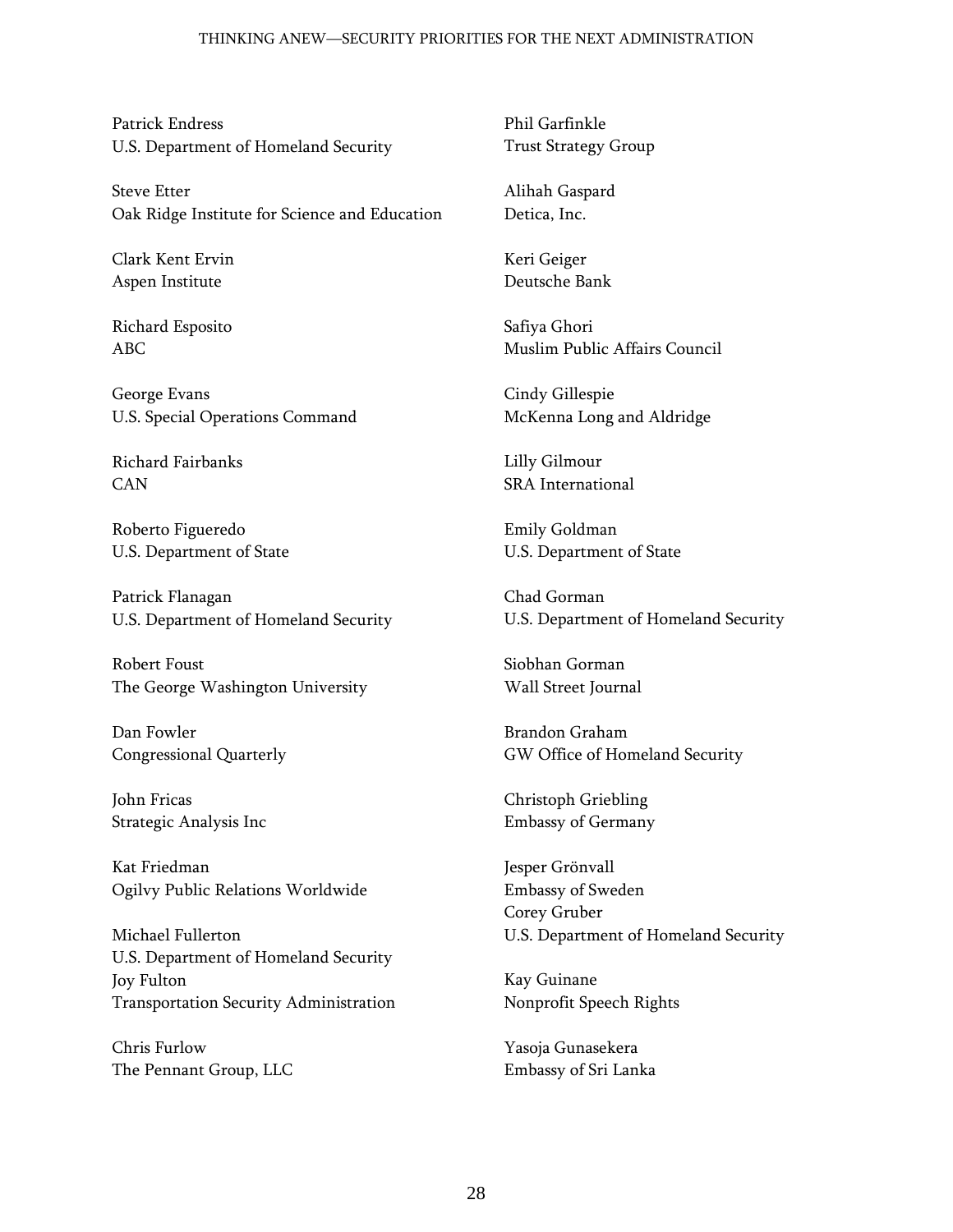Kevin Gundersen U.S. House of Representatives

Jeff Gunnulfsen National Petrochemical &. Refiners Association

Vikram Gupta Homeland Security Institute

David Hagy U.S. Department of Justice

Ronna Halbgewachs The George Washington University

Amanda Halpern U.S. House of Representatives

Beth Hampton Homeland Security Institute

Nidal Hasan Uniformed Services University School of Medicine

Donald Hawkins U.S. Department of Homeland Security

Eric Heighberger Homeland Security Council

Jessica Herrera-Flanigan Monument Policy LLC

R. Denton Herring U.S. House of Representatives

Andrew Herrmann National Counterterrorism Center

Greg Holmes Holmes Management Group Milton Hoenig Nuclear Physicist and Author

Jonathan Hoffman U.S. Department of Homeland Security

David Hutchison Embassy of Canada

Spencer Hsu Washington Post

Kwei-Bo Huang Johns Hopkins University

David Jennings Homeland Security Institute

Venilde Jeronimo The George Washington University

Fernando Jimenez Interamerican Investment Corporation

Jean Johnson The George Washington University

Beth Jones U.S. Department of Homeland Security

Ed Jopeck SRA International, Inc.

Paul Joyal National Strategies Inc.

Hisham Kamal IBM Corporation

Daphne Kamely Potomac Institute of Policy Studies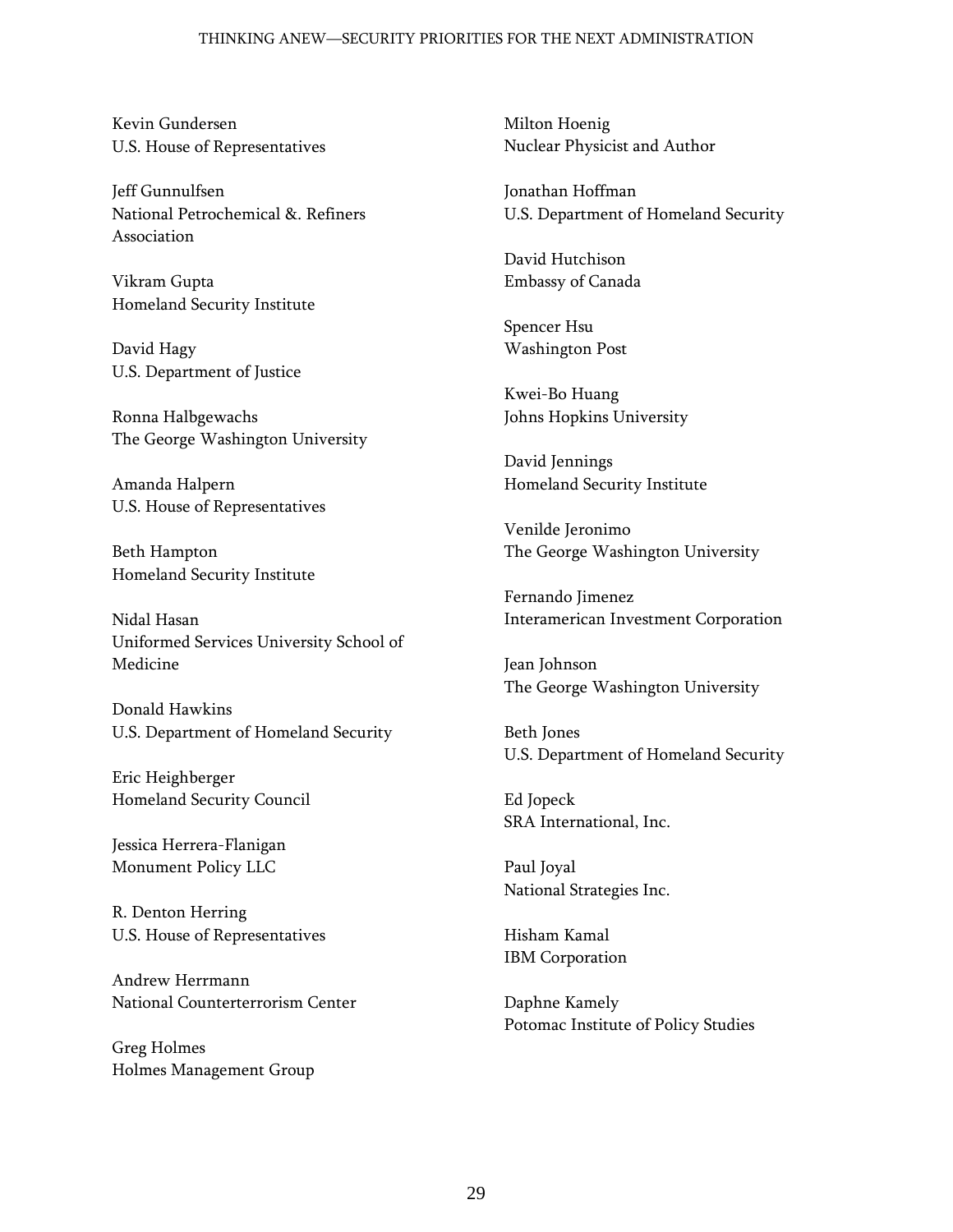Brian Kamoie U.S. Department of Health and Human Services

Alex Karr Analytic Services Inc.

James Kasprzak IRM College

David Kaufman CNA Corporation

Gail Kaufman U.S. Department of Homeland Security

Frank Kelleher The World Bank

Bob Kelly CenTauri Solutions, LLC

Francine Kerner Transportation Security Admnistration

Frank Kesterman University of Maryland

Lisa Khouri Canadian Liaison Officer to FEMA

Adam Killian U.S. Senate

Meghann King U.S. House of Representatives

Kerry Kinirons U.S. House of Representatives

Keiji Kita Japan Financial Intelligence Center Robert Knake Good Harbor Consulting LLC

Andrew Koch U.S. Department of Homeland Security

Penny Koerner U.S. Department of Defense

Matthew Korade Congressional Quarterly

Judith Kordahl Government Accountability Office

Mark Koumans U.S. Department of Homeland Security

Jonathan Kraden U.S. Senate

Michael Kraft Kraft Associates

Robert Krikorian GW Elliott School of International Affairs

Tomohisa Koyama Dynamic Strategies Asia, LC

Randall Larsen The Institute for Homeland Security

David Laufman Kelley Drye & Warren LLP

Mark Lavin U.S. House of Representatives

Shanette Lawrence National Academy of Public Administration

Stefan Leader The Analysis Corporation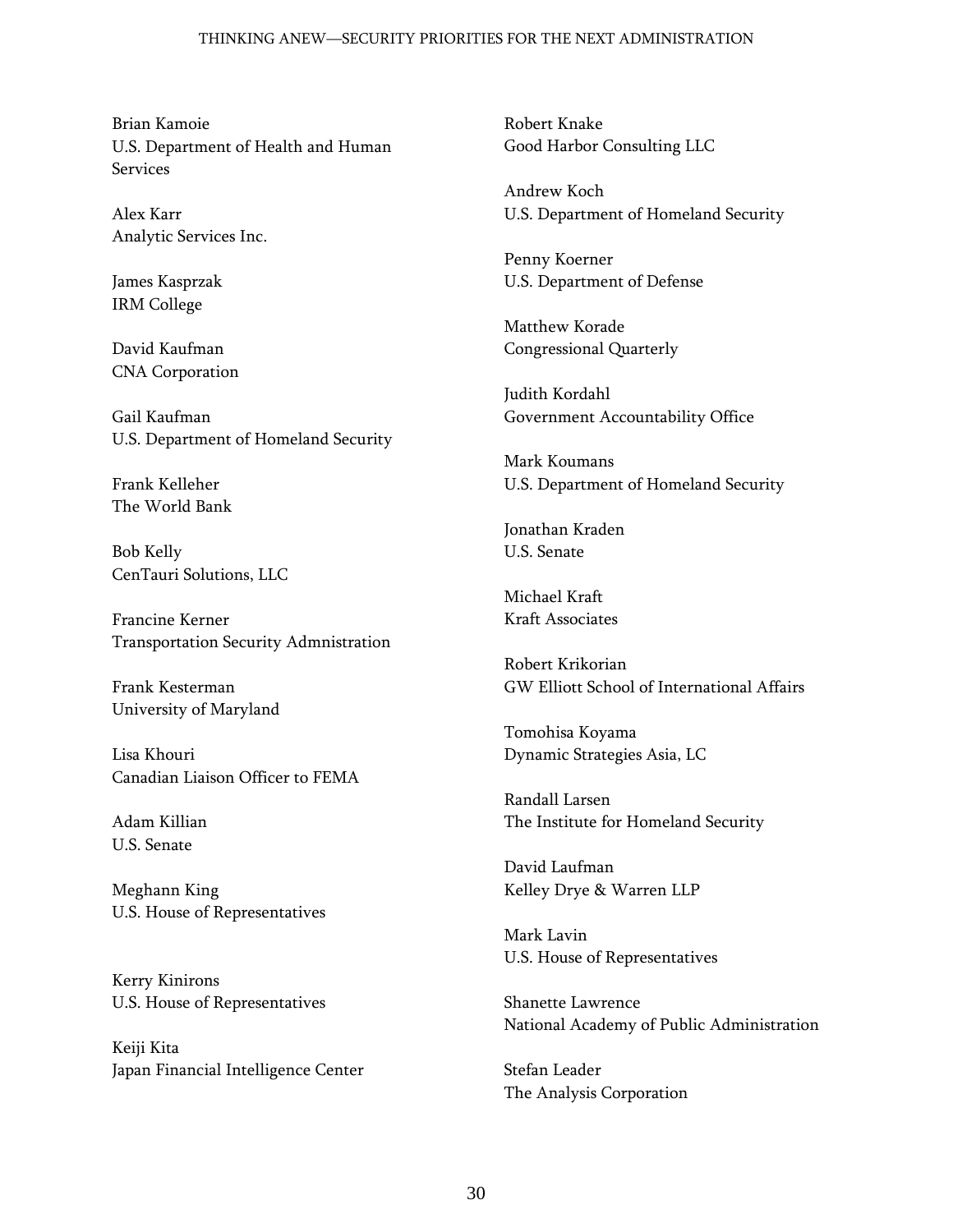Eric Leckey PricewaterhouseCoopers

Gordon Lederman White & Case

Peter Lejeune Strategic Analysis Inc.

Frederick Lemieux The George Washington University

Jack Lichtenstein ASIS International

Lawrence Lin U.S. Department of State

Andrew Livermore Homeland Security Solutions

Gina Lohr GW Office of Homeland Security

John Lombardi GW Office of Homeland Security

Gregg Lord GW Office of Homeland Security

Ben Mallory Homeland Security Institute, DHS

Paul Maniscalco GW Office of Homeland Security

Salma Mansour National Petrochemical and Refiners Association

John Markey Applied Research Associates, Inc. Becky Marquis U.S. Department of Homeland Security

Karen Marsh Federal Emergency Management Agency

Joe Martin Congressional Fellow

Tania Masiuk Meridian Medical Technologies

Matt Mattingley MG Group

Lynn Mattice Security Executive Council

Greg McCarthy Embassy of Australia

Kristen McCone U.S. Department of Homeland Security

Robert McCreight The George Washington University

Patrick McCrummen American Red Cross

Marcus McDaniel Natural Resources Conservation Service

Sibel McGee Analytic Services, Inc.

Tyrik McKeiver U.S. House of Representatives

Jena McNeill The Heritage Foundation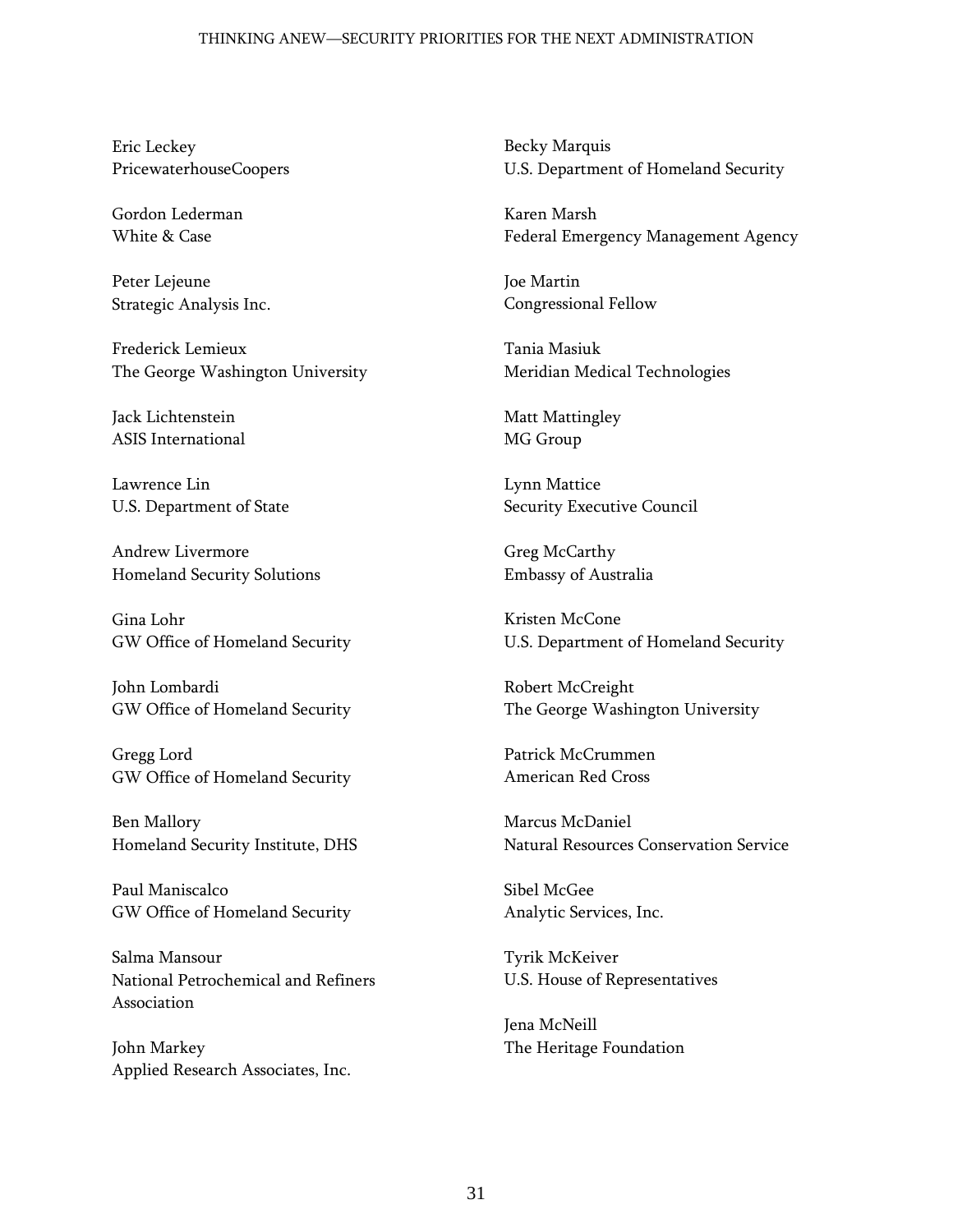John Medve Abrams Learning and Information Systems, Inc.

Chris Metsala TechOp Solutions

Josh Meyer Los Angeles Times

Katharine Middleton Bancomercio de El Salvador, Inc

Mike Miron U.S. Department of Homeland Security

Joseph Mitchell National Academy of Public Administration

John Mitnick Raytheon

Tijana Milosevic The George Washington University

Michael Mohr Embassy of Sweden

Patrick Moore International Center for Religion and Diplomacy

Carolina Morgan Government Accountability Office

Audrey Mossberger National Defense University

Vahid Motevalli The George Washington University Patrice Motz LondonPotomac Consulting

Joyal Mulheron Center for Best Practices

Christopher Mulkins Government Accountability Office

Erin Murphy U.S. House of Representatives

Patrick Murphy U.S. Department of Homeland Security

Samuel Murray Woodrow Wilson International Center for Scholars

Jennifer Myers U.S. Department of Homeland Security

Aaron Naas U.S. Department of Homeland Security

Jessica Nagasako U.S. Senate

Amna Nawaz NBC News

Will Neil GW Office of Homeland Security

Kirstjen Nielsen Civitas Group

Greg Nojeim Center for Democracy and Technology

Carlos Nunez U.S. Department of Homeland Security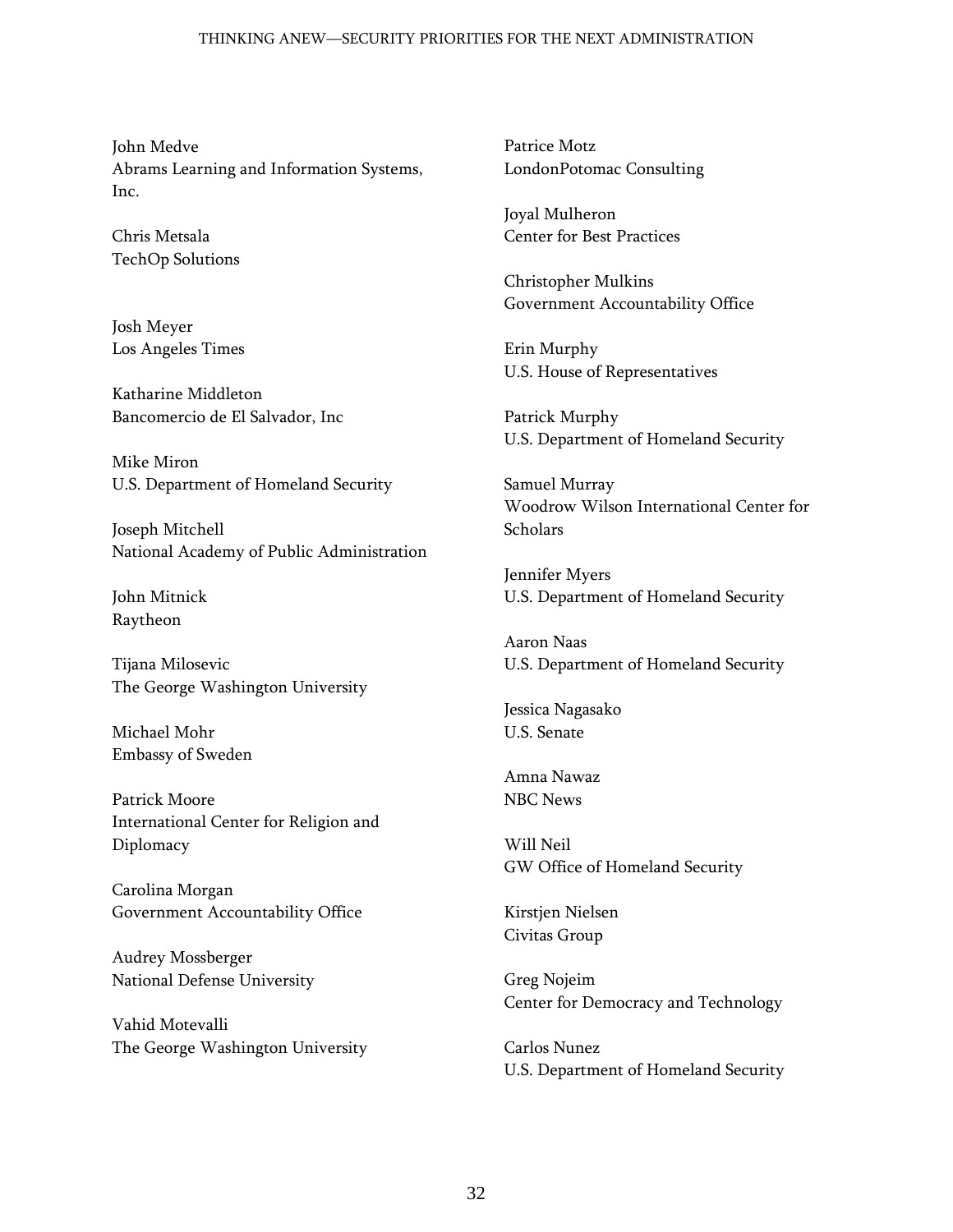Chuck O'Neill Potomac Institute for Policy Studies

Gordon O'Neill Potomac Institute for Policy Studies

Kevin O'Reilly U.S. Department of State

Kevin O'Shea Embassy of Canada

Christine Pace Embassy of Malta

Julia Pallares U.S. Department of State

Bill Parker U.S. Navy

Katherine Parramore TDR

Paul Byron Pattak Pi2 Strategies, LLC

Rex Patterson U.S. Department of State

Jason Paul CBS News

Hillary Peck U.S. Department of Homeland Security

Lewis Perelman Institute for Regulatory Science

Robert Petersen U.S. Department of State

John Petrie The George Washington University Alexis Pierce U.S. Department of Homeland Security

Larry Phelps U.S. Department of Homeland Security

Roger Platt The Real Estate Roundtable

Cynthia Powell The George Washington University

Zhu Qin Embassy of China

Raffaella Querci-Daniore Center for the Study of Traumatic Stress

Tim Quinn U.S. Department of Justice

Norm Rabkin Government Accountability Office

Fabien Raccah U.S. Department of Energy

Pradeep Ramamurthy Federal Bureau of Investigation

Dante Randazzo Federal Emergency Management Agency

Linda Recht U.S. Department of State

Sarah Reid Embassy of Canada

Elizabeth Reuss Strategic Analysis Inc.

Houcine Rhazoui Embassy of the Kingdom of Morocco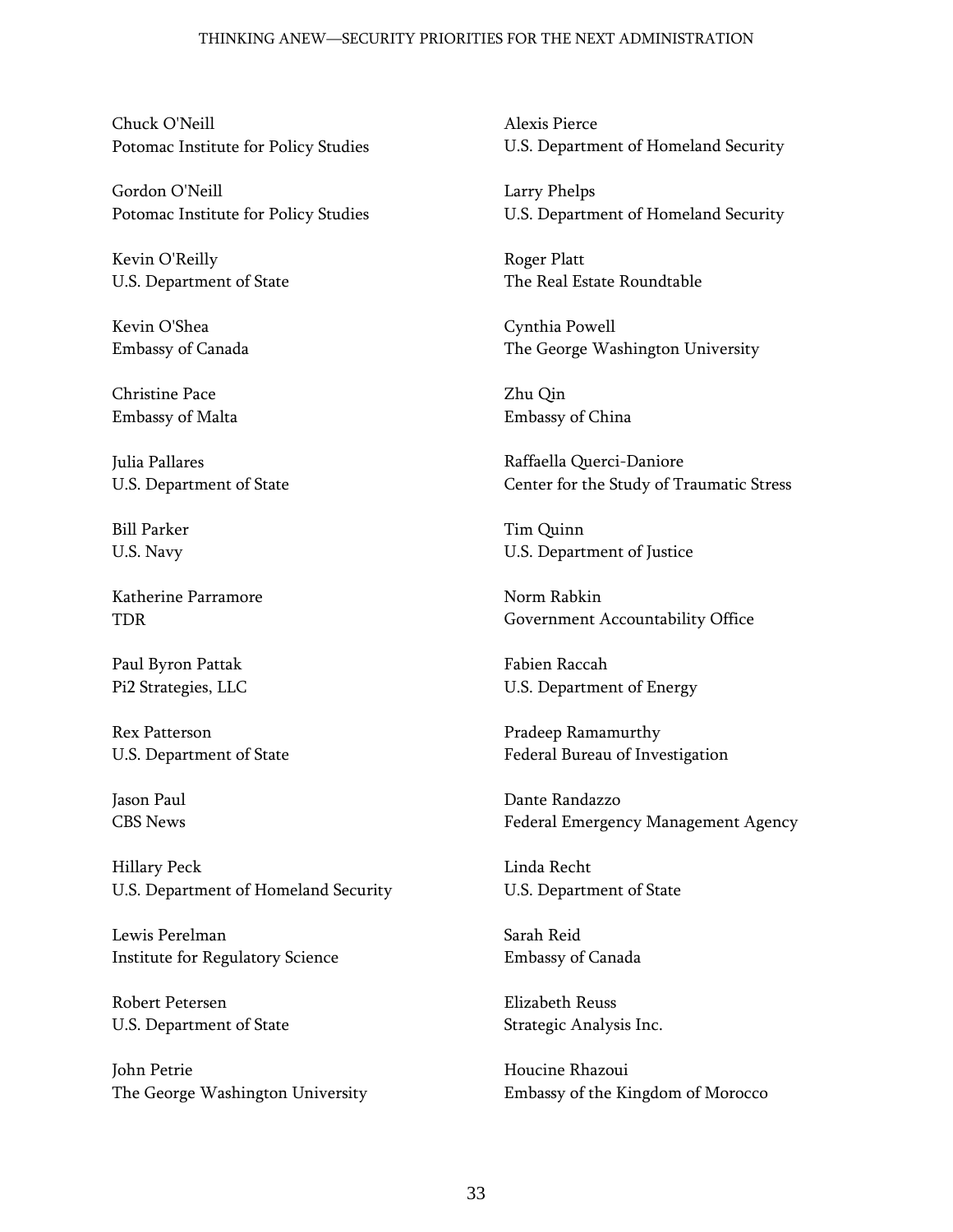Jack Rich U.S. Department of State

Marisa Rijpkema The American Israel Public Affairs Committee

Leon Rios Abrams Learning and Information Systems, Inc

Harvey Rishikof National War College

Anja Rivara Embassy of Mexico

Carmen Rivera-Lowitt Government Accountability Office

Gail Robertson U.S. Department of State

James Robinson Denver Health

Cynthia Rohrbeck The George Washington University

Samantha Rollinger The World Bank Group

Louise Rosenthal George Washington University

Stephen Rossi Catapault Technologies

Marie Rudolph The George Washington Unversity

Steffen Russ Embassy of Germany Michael Russell U.S. House of Representatives

Mark Ryan Government Accountability Office

Brian Sailer Dutko Worldwide

Marisela Salayandia U.S. House of Representatives

Claire Sale American Red Cross

Patcho Santiago Center for the Study of Traumatic Stress

Tim Sample Consultant

Donald Santarelli Bell, Boyd & Lloyd PLLC

Carrie Santos American Red Cross

Kevin Saupp U.S. Department of Homeland Security

Amy Schapiro U.S. Department of Justice

Crystal Schautz U.S. Department of Homeland Security

Frank Schmiedel European Union Mission

Eric Schmitt New York Times

Matt Schrader Dutko Worldwide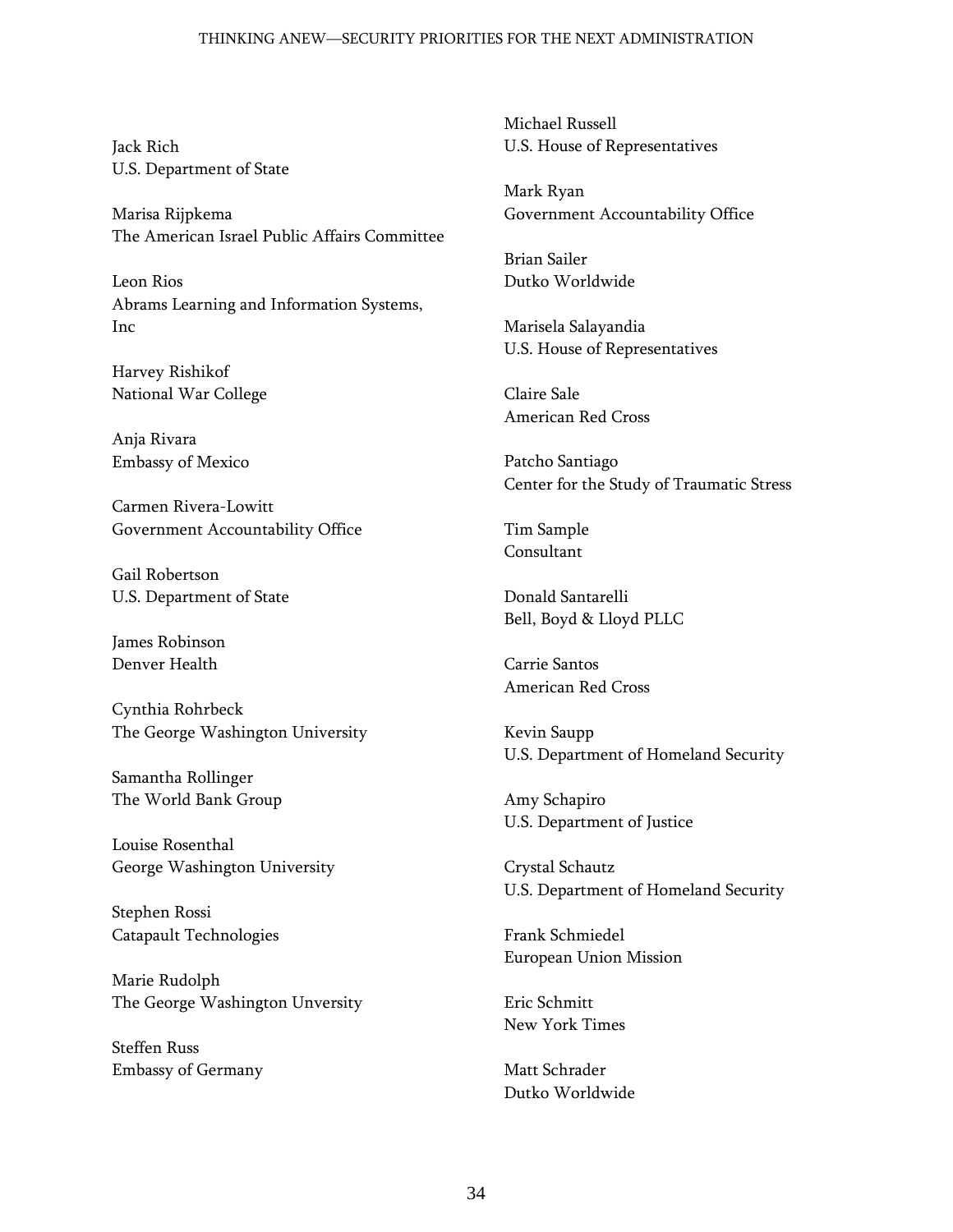Marie O'Neill Sciarrone Detica, Inc.

Demetri Sevastopulo Financial Times

Mark Shaheen Civitas Group, LLC

Craig Sharman Tyco International

Brendan Shields The White House

Jason Slackney Sage Management

Peter Slort Embassy of the Royal Netherlands

Leslie Smith American Red Cross

Michael Smith Emergency Management Association

Paula Smith Catastrophic Planning and Management Institute

Tom Soroka U.S. Telecom

Alisa Stack-O'Connor U.S. Department of Defense

Jim Steiner SUNY Albany

Jeff Stern U.S. Department of Homeland Security Candace Stoltz U.S. Department of Homeland Security

Robert Strayer U.S. Senate

Eileen Sullivan Associated Press

Kristina Tanasichuk Homeland Security & Defense Business Council

Adam Thiel Alexandria, Virginia Fire Department

Frank Thorp NBC News

Donald Tighe In Q Tel

Katie Tolan Embassy of Canada

David Trulio Homeland Security Council

Carl Truscott ASERO Worldwide

Pam Turner BKSH & Associates Worldwide

Bert Tussing U.S. Army War College

Justine Uhlenbrock Program Associate National Association of County and City Health Officials

Alexandra Usher U.S. Department of State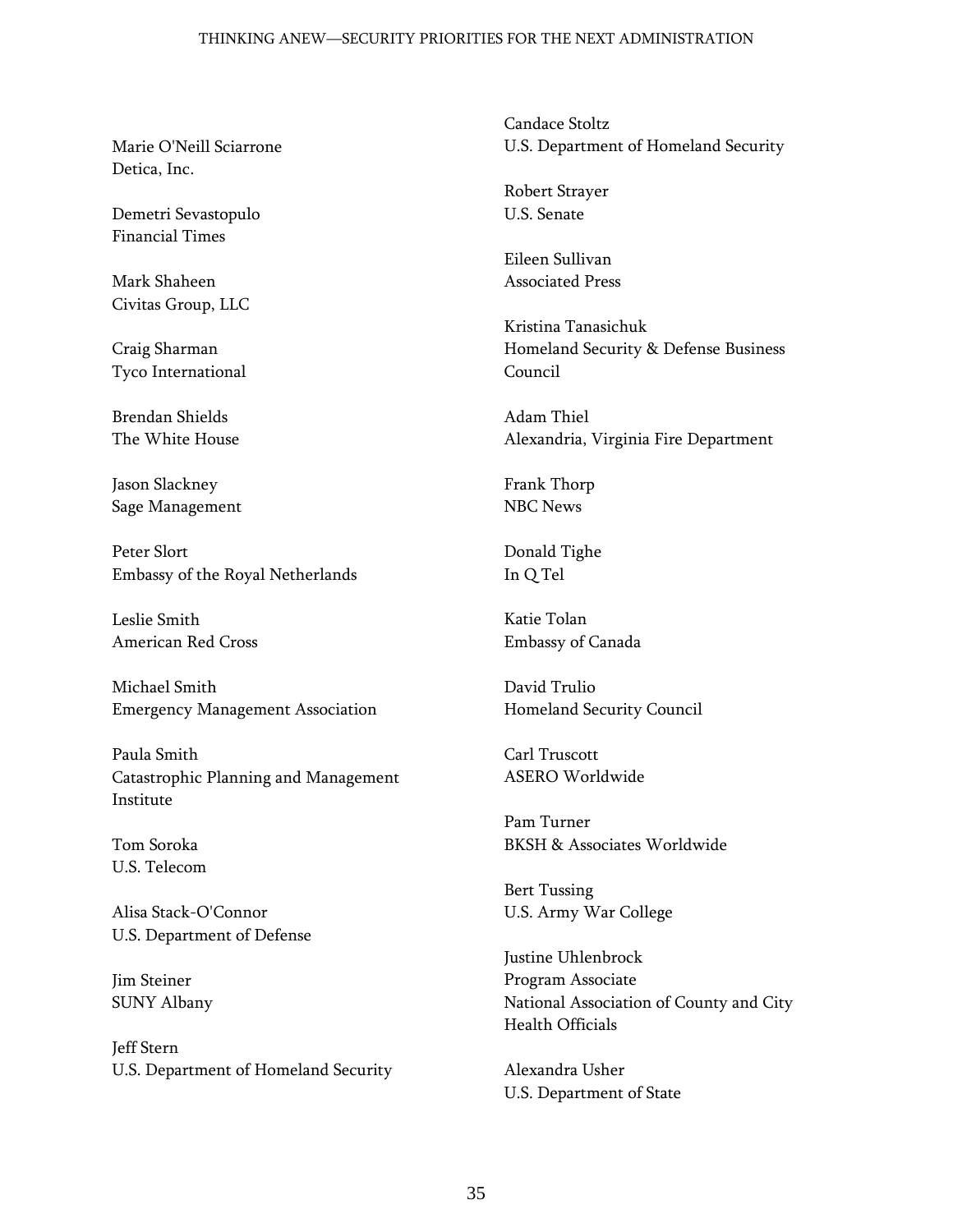Donald Van Duyn Federal Bureau of Investigation

Nathalie Velarde U.S. Customs and Border Protection

Irv Varkonyi Supply Chain Operations Preparedness Education

Candice Vincent The MITRE Corporation

Stephen Viña U.S. House of Representatives

Sean Walsh Booz Allen Hamilton

Sheryl Walter U.S. Department of Justice

Bill Webb Congressional Fire Services Institute

Sandra Webb U.S. Department of Justice

He Weibao Chinese Academy of Social Sciences

Andy Weis U.S. Senate

Mark Williams Embassy of the United Kingdom

Timothy Williams U.S. Department of Justice Andrew Wilson U.S. Department of Health and Human Services

Craig Wilson SRA International

Beth Windisch U.S. Department of Homeland Security

Nicolas Wuest-Famose Embassy of France

Stephen Yates DC Asia Advisory

Nancy Yee IBM Sales & Distribution Federal

Al Yurek Global Defense Solutions

Jen Zakriski U.S. Department of Defense

Martin Zbinden Embassy of Switzerland

Bini Zomer The American Israel Public Affairs Committee

Cara Zujewski Embassy of the United Kingdom

\*Participant titles as of the event date.